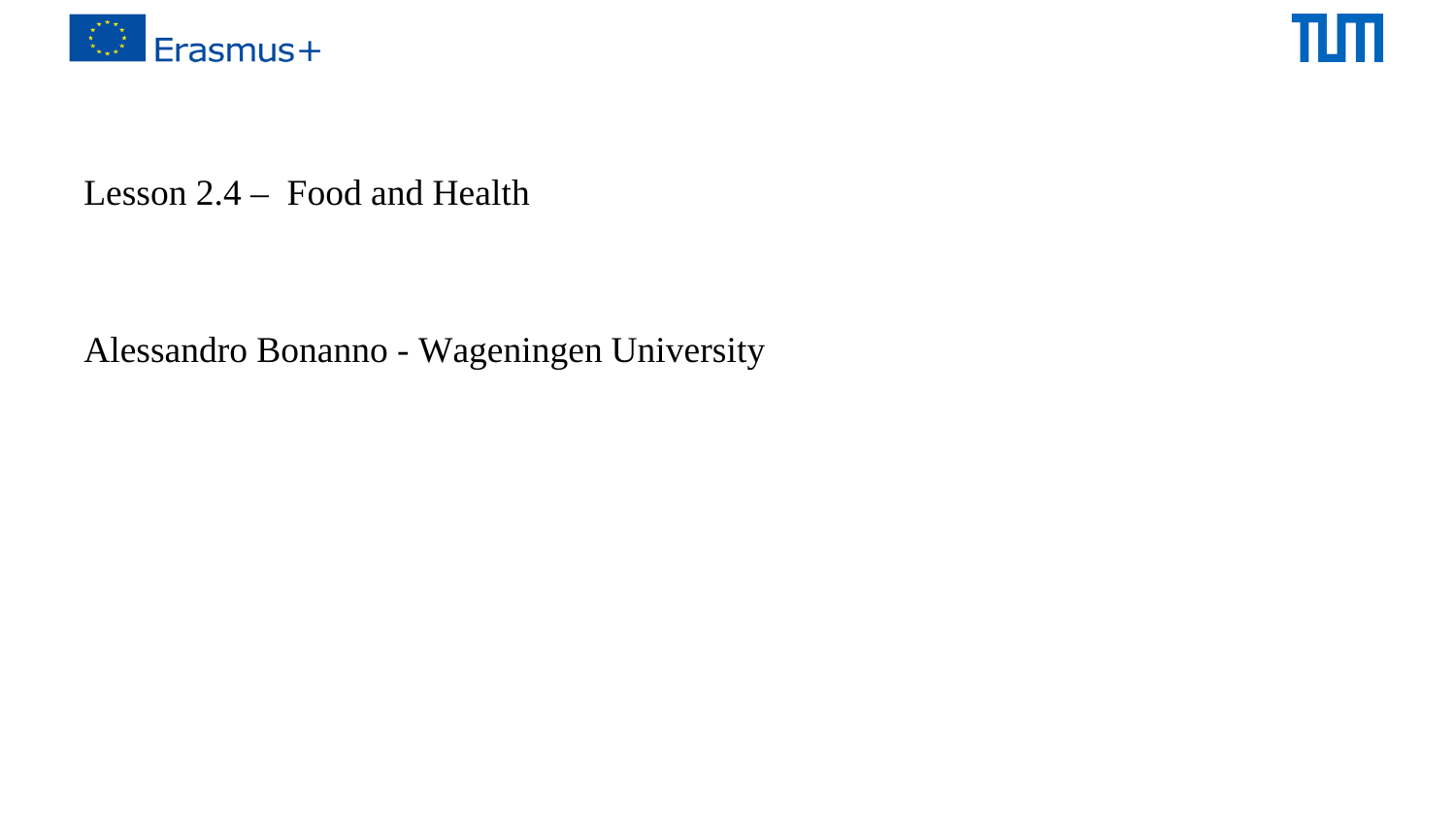



*Learning outcomes*

Recognize patterns characterizing the relationship between consumption of food products and health,

Assess the role of strategic decision making and policy makers intervention in this relationship.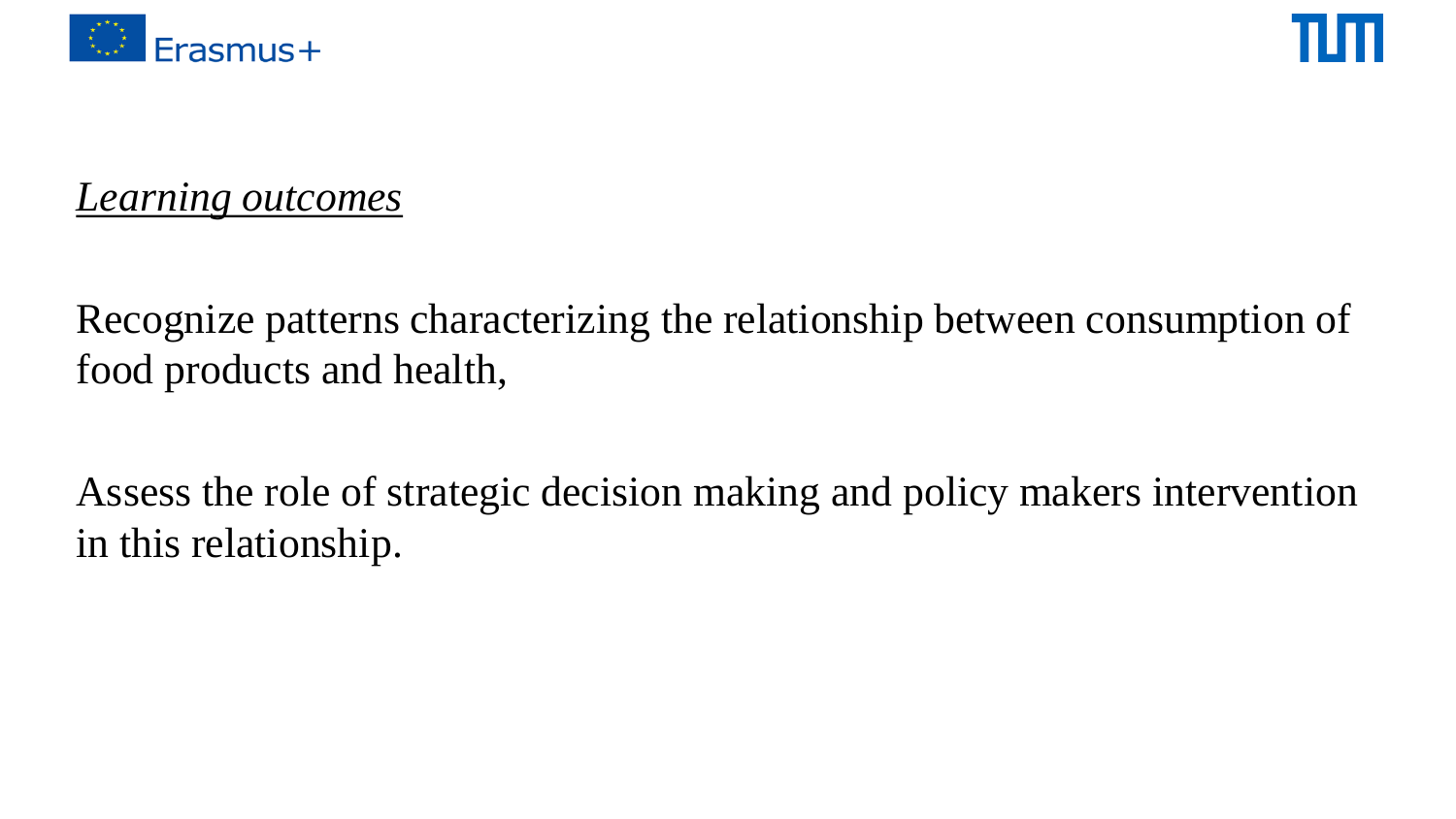



# Developed world and unbalanced diets

In developed countries, the relative price of food has been decreasing, thanks to the expansion in food supply due to agricultural innovation and increased efficiency.

The increased supply of highly nutritious cheap food along with:

- 1) Increased purchasing power;
- 2) Lack of physical activity:
- 3) Several other factors (time constraints, income, etc…)

Resulted in an unbalance in caloric consumptions:

Calories ingested >> Calories consumed !!!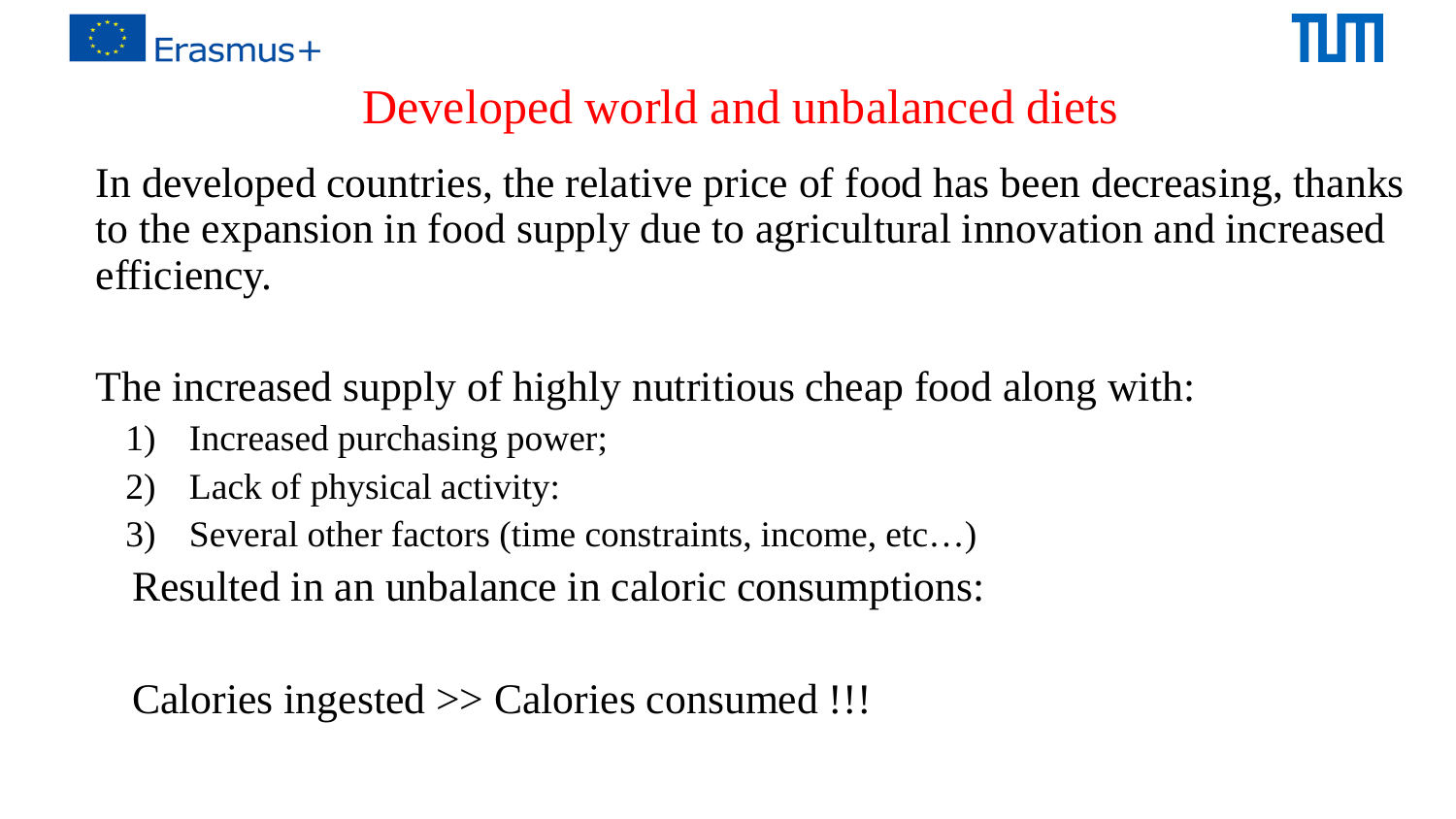

TIM.

Poor diet is one of the risk factors associated with non-communicable disease (NCD) (WHO, 2003).

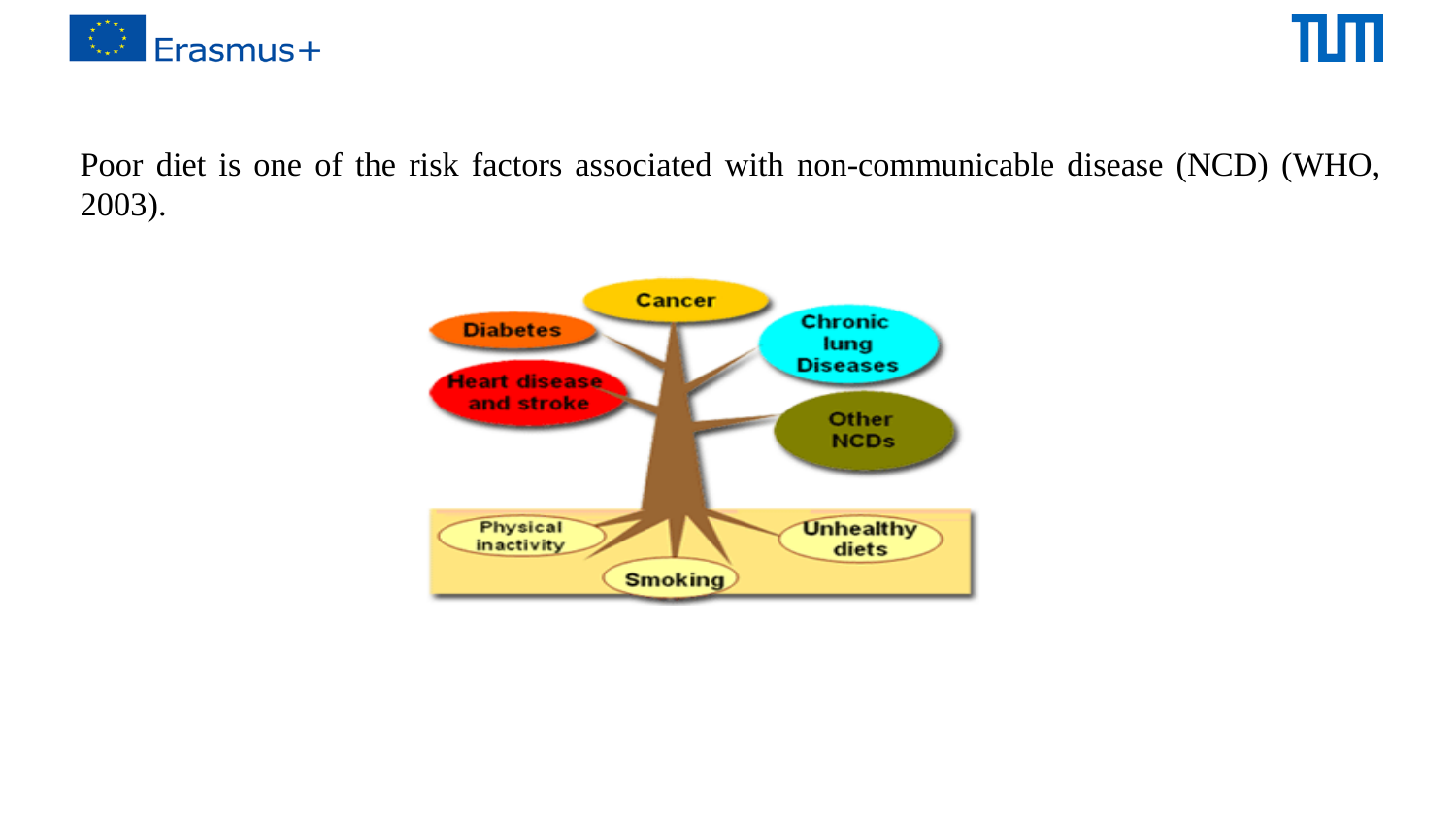



# Health concerns associates with obesity

- $\triangleright$  Several medical conditions are (may be) associated with obesity Type-2 diabetes, cardiovascular diseases, hypertensions…
- $\triangleright$  Increase the risk of premature death (particularly worrisome for childhood obesity);
- $\triangleright$  Increase health care cost for the future generations.
- $\triangleright$  Overall childhood obesity is a larger concern than adult obesity

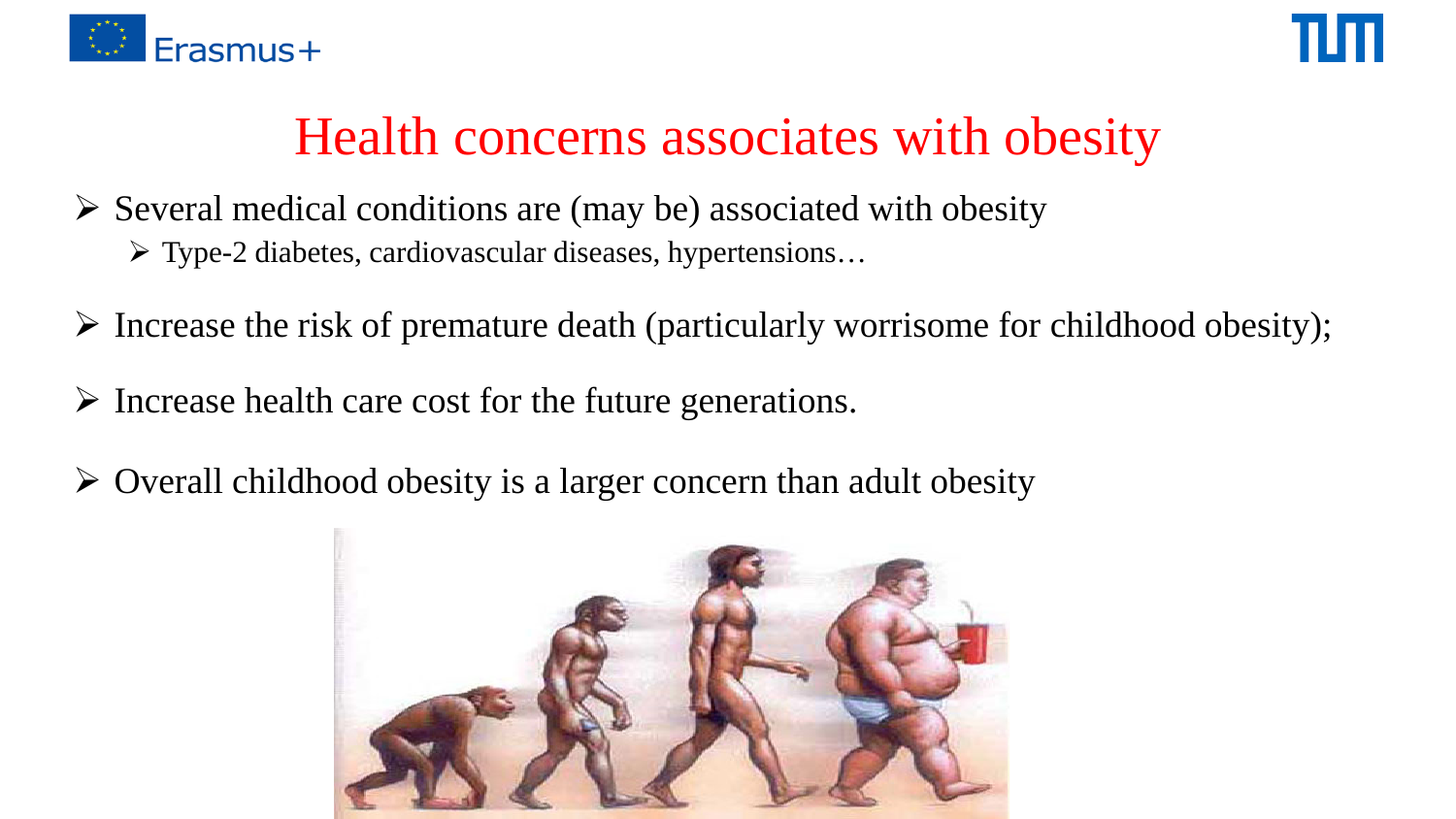



## BMI: Body Mass Index = weight / heigt<sup>2</sup> Kilograms/m2 Pounds\*703/inches2

### BMI General Categories:

- $\blacktriangleright$  Underweight = <18.5
- $\triangleright$  Normal weight = 18.5-24.9
- $\triangleright$  Overweight = 25-29.9
- $\triangleright$  Obese  $\triangleright$  = 30

BMI categories vary in function of gender and age For more info see<http://www.nhlbisupport.com/bmi/>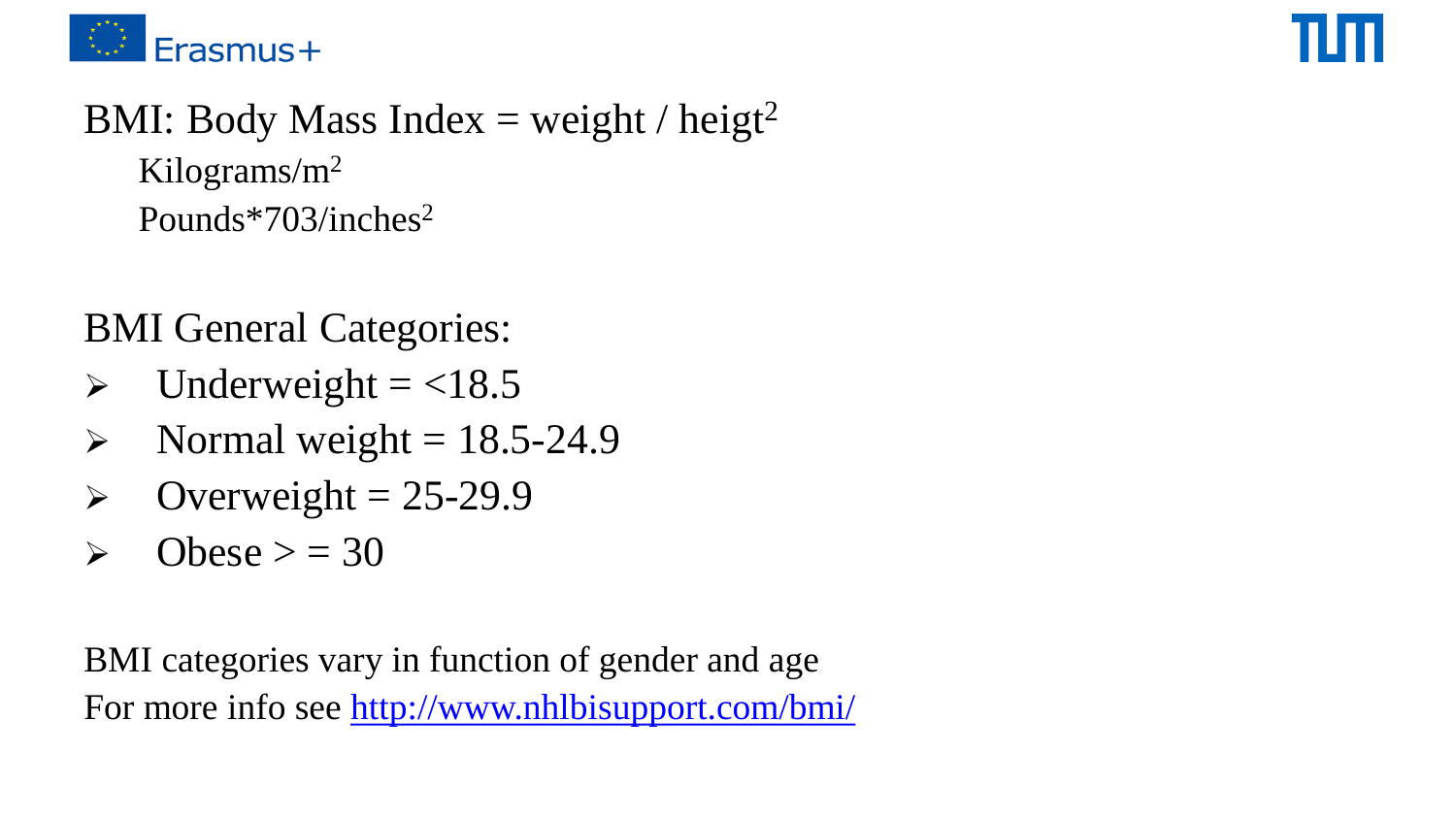

# Share of female adults overweight and obese in EU Countries (2008)



http://ec.europa.eu/eurostat/statistics-explained/images/3/31/Overweight\_and\_obesity\_-\_women%2C\_2008.png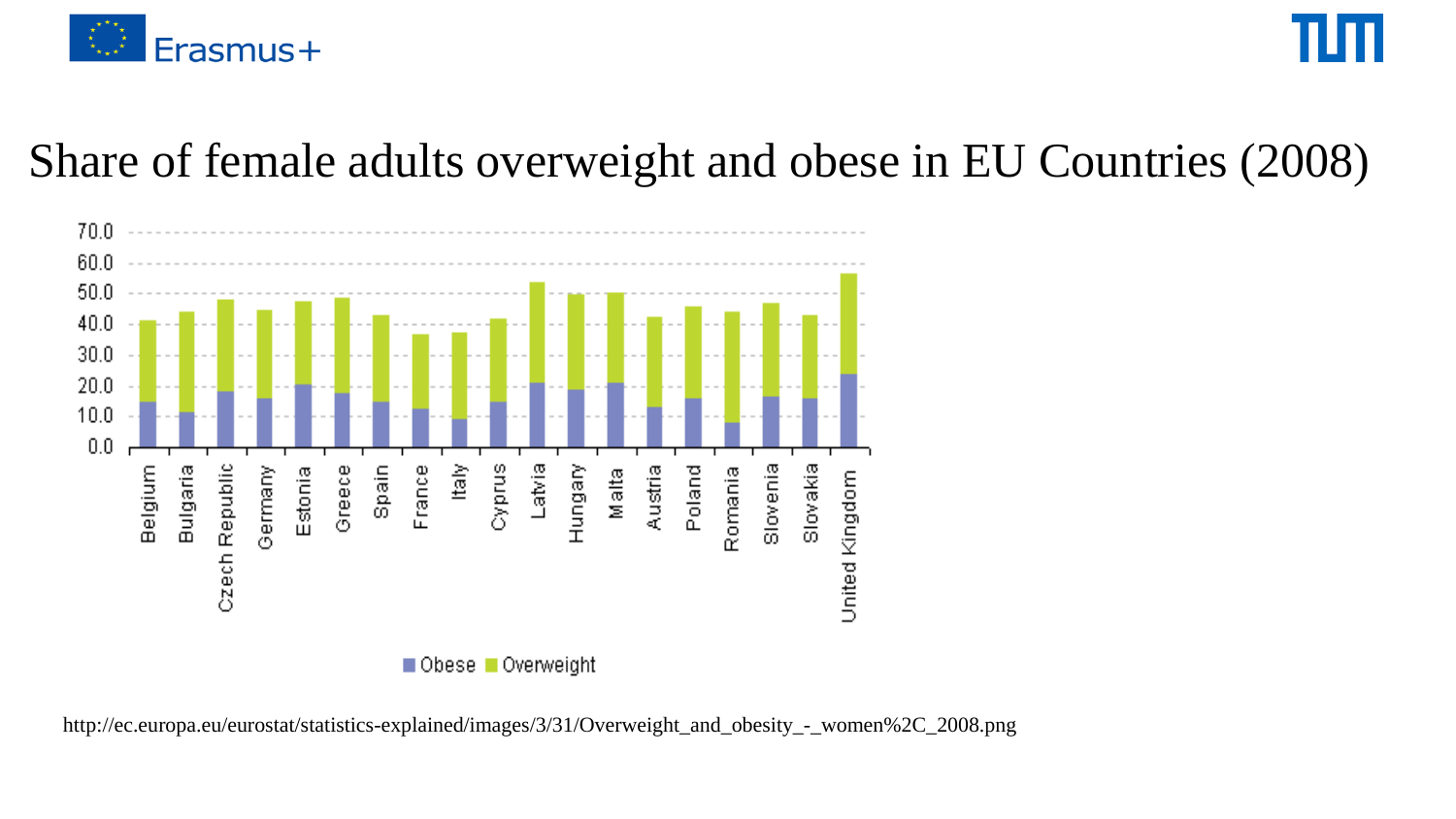

# Share of male adults overweight and obese in EU Countries (2008)



http://ec.europa.eu/eurostat/statistics-explained/images/4/46/Overweight\_and\_obesity\_-\_men.png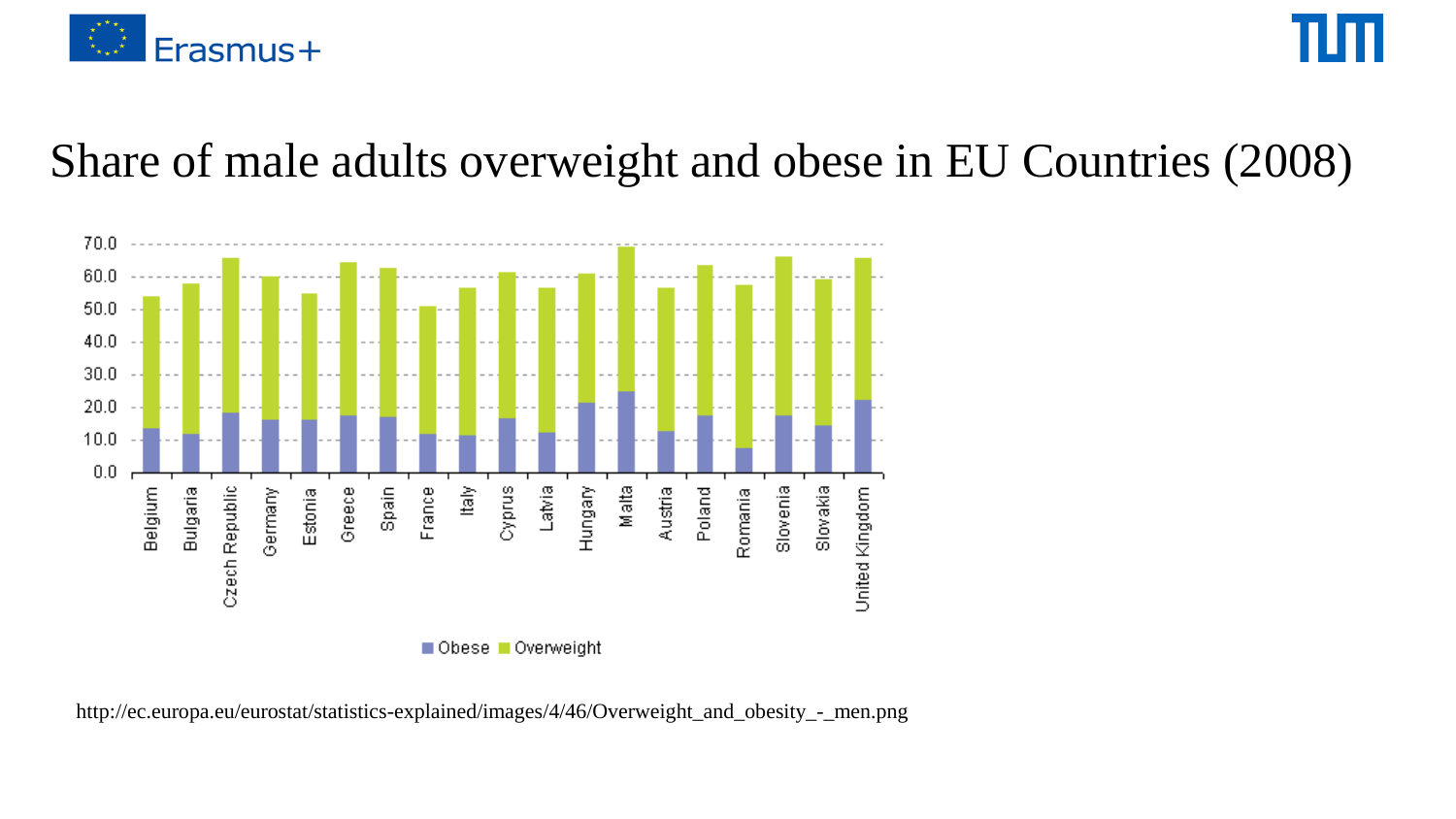

### Prevalence of overweight children aged 7-11 years in EU countries.

TΨ



Source: [http://www.project-earlynutrition.eu/html/en/public/obesity\\_childhood.html](http://www.project-earlynutrition.eu/html/en/public/obesity_childhood.html) Original Data from IOTF ([www.iotf.org\)](http://www.iotf.org/)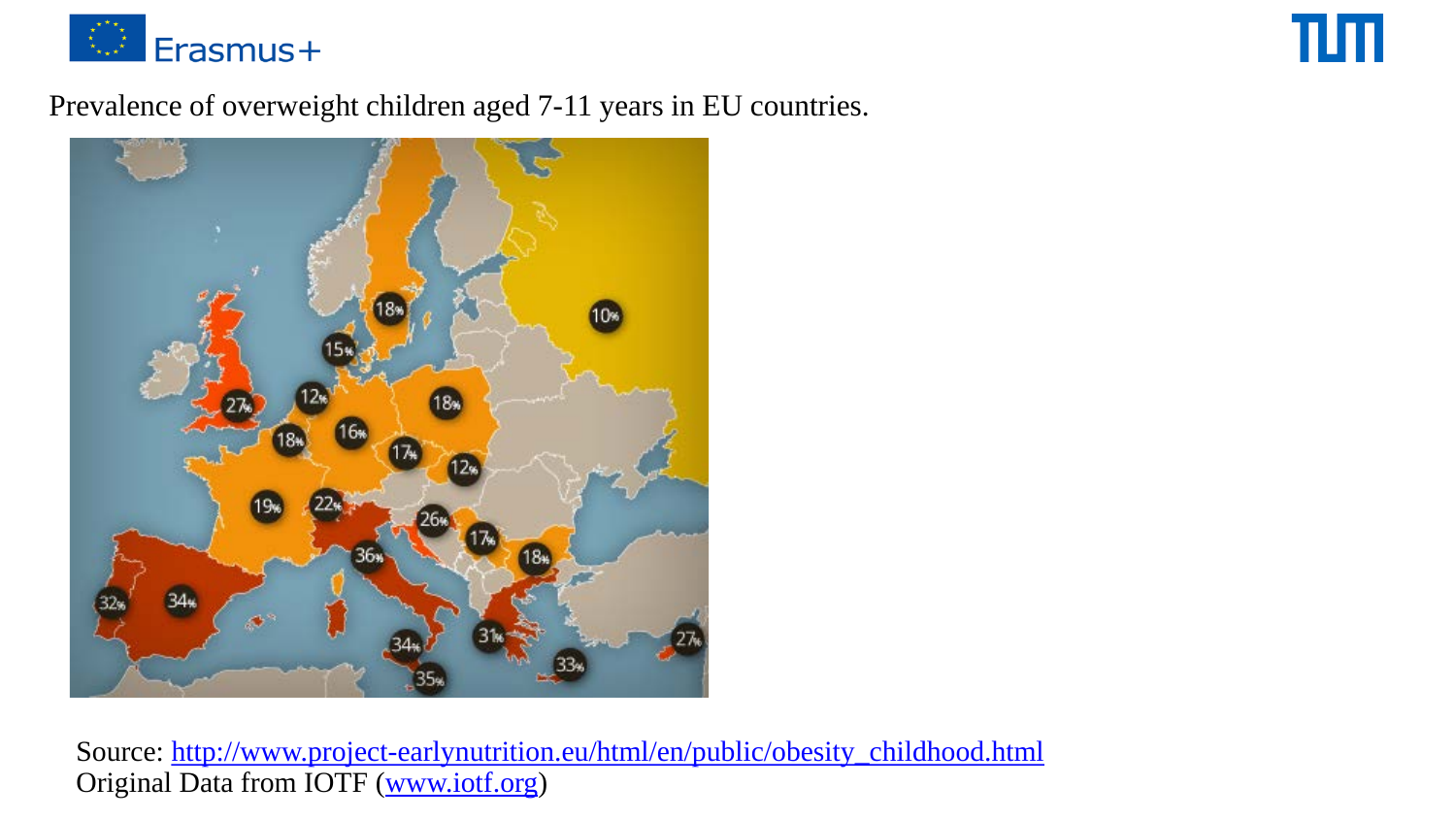

# Why do consumers buy more calories than they need?

- Foods sold in larger portions;
- 2) Increasing inducement for buying more food (package meals etc…);
- 3) Advertising is more intense;
- 4) New groups are targeted (youths, minorities…);
- 5) Food is sold in various outlets/easily accessible ;
- 6) Engineered foods taste better (but contains more sugars or fats);
- Low prices.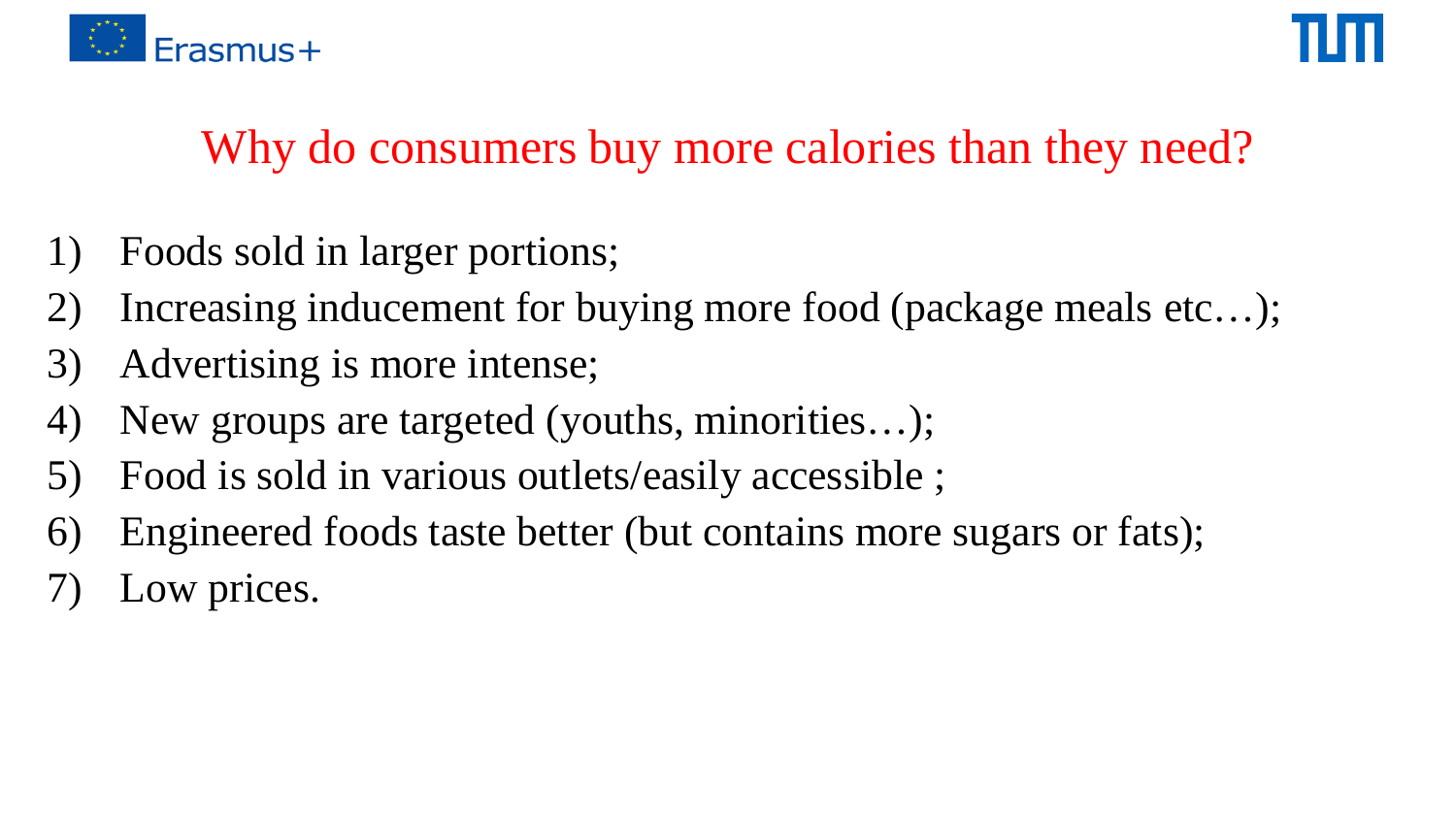



# Other related issues?

- 1) Are some foods addictive?
- 2) Is food low in fat healthier?
- 3) Is it fats or carbs driving the issue?
- 4) Is it "Food Away From Home" a problem?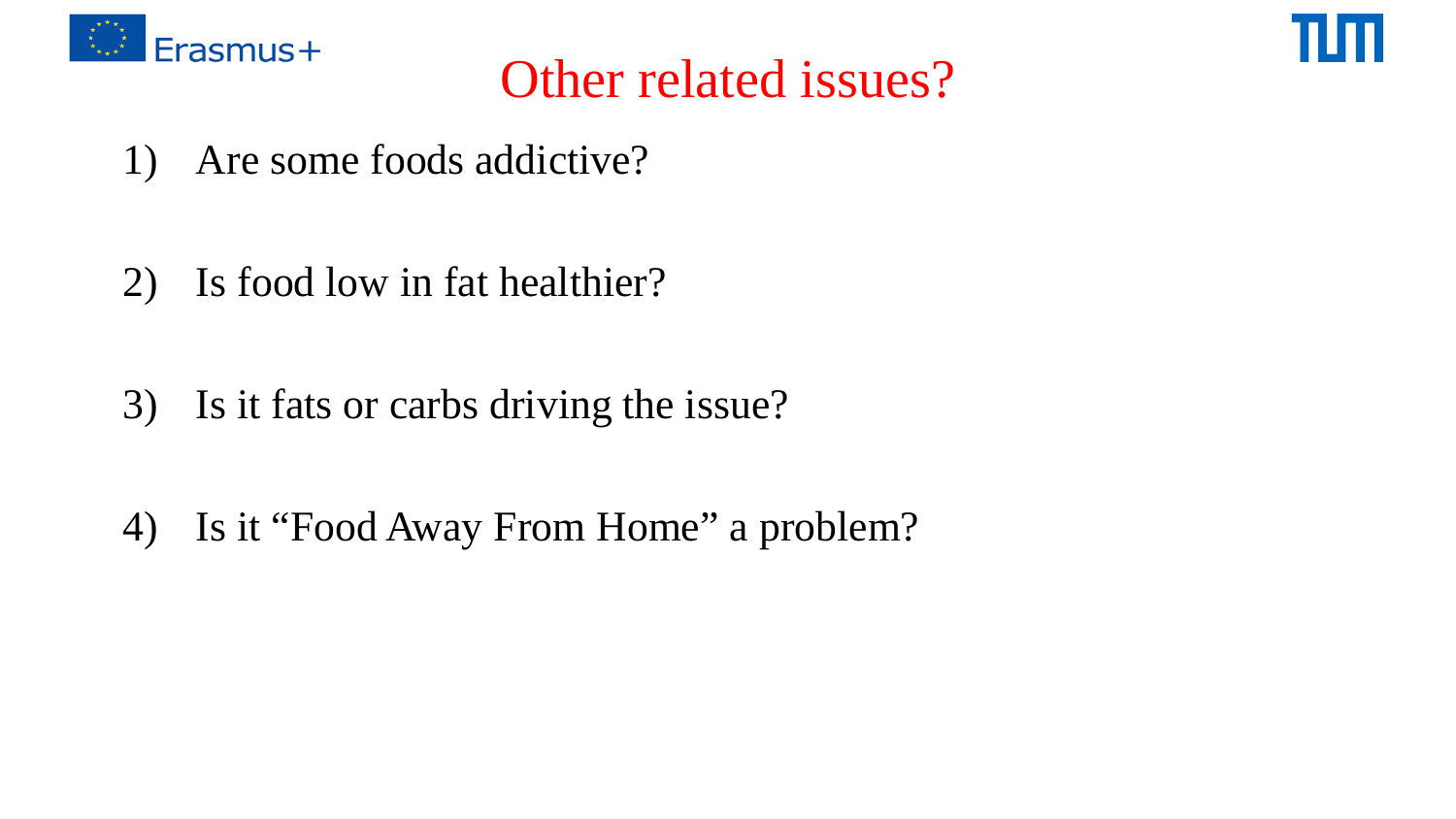

Several socio-economic factors impact the access to / consumption of healthy vs. unhealthy food.

- $\triangleright$  Income (candy bars cheaper than veggies)
- $\triangleright$  Time constraints (more prepared food FAFH)
- Nutrition education (the role of the gatekeeper)
- Availability of food outlets (or lack thereof)
	- Food access
	- $\triangleright$  Food deserts
- $\triangleright$  Culinary skills (food manufacturers / food services have replaced the gatekeepers in assembling the full meal…)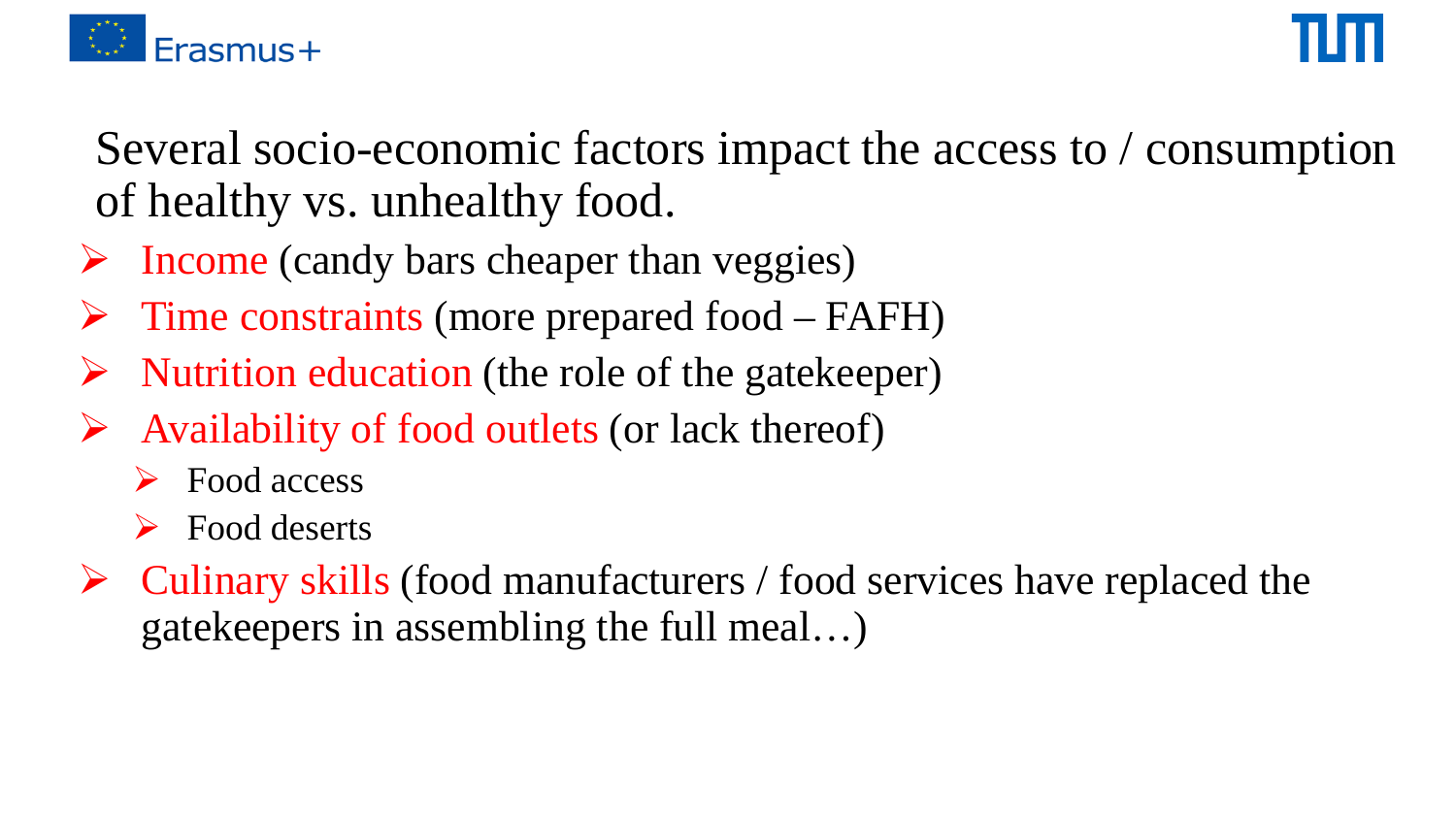



# What can food companies do?

- 1) Provide understandable (and more realistic / truthful) labels;
- 2) Increase the availability of healthful alternatives;
	- Modify food formulation while maintaining palatability (good taste)
- 3) Increase the cost of consumption (not the cost of food);
	- Alter convenience (alter package size and portions).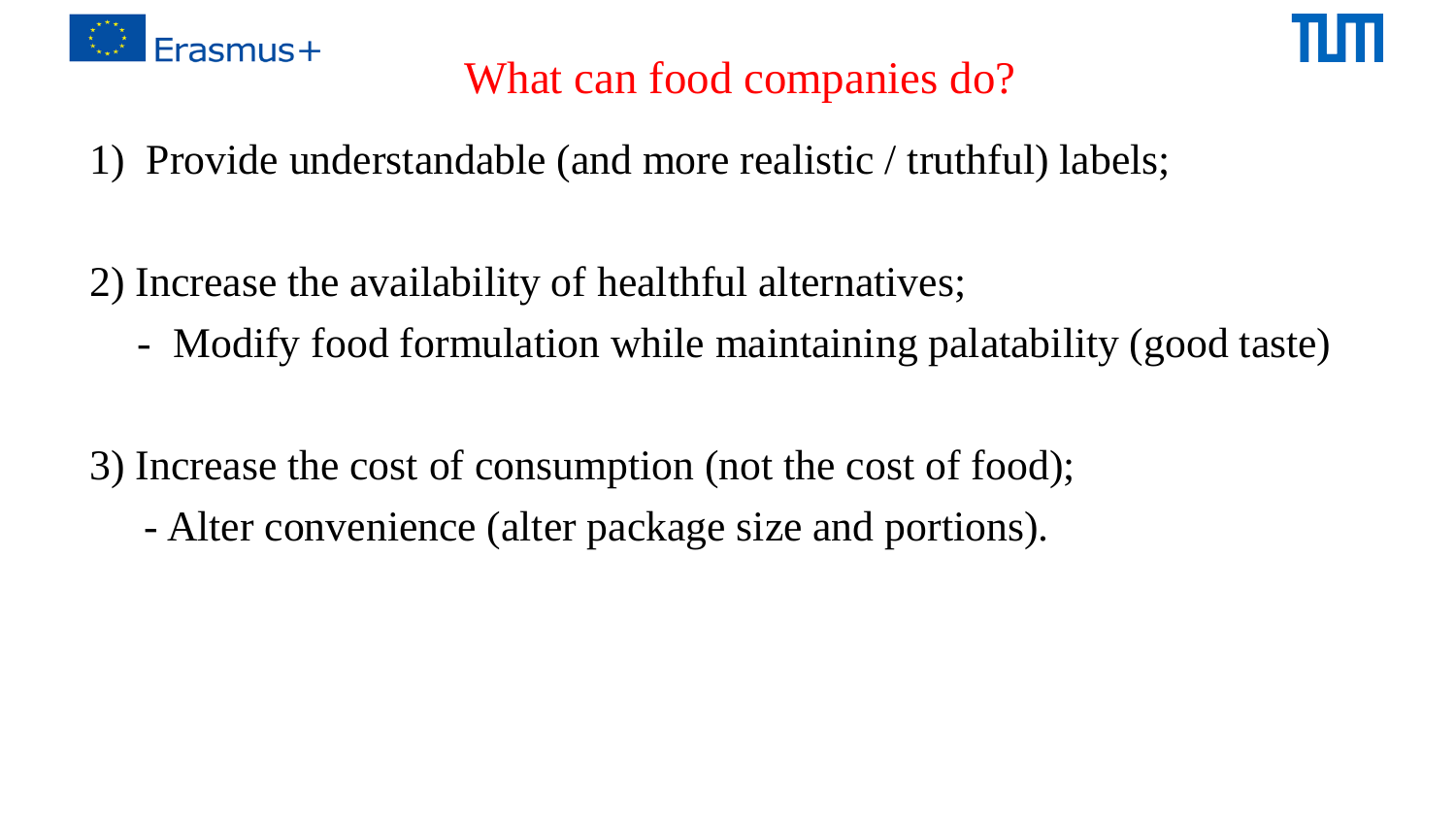



# What can policymakers do?

- 1) Promote nutritional information/education, mindful eating and exercise
- 2) Create a revised nutrition labels
- 3) Increase artificially prices for unhealthy foods (Taxation)
- 4) Limit the reach of marketing campaign of unhealthy foods
- 5) Enforcing reduction of portions
- 6) Restrict access to unhealthy food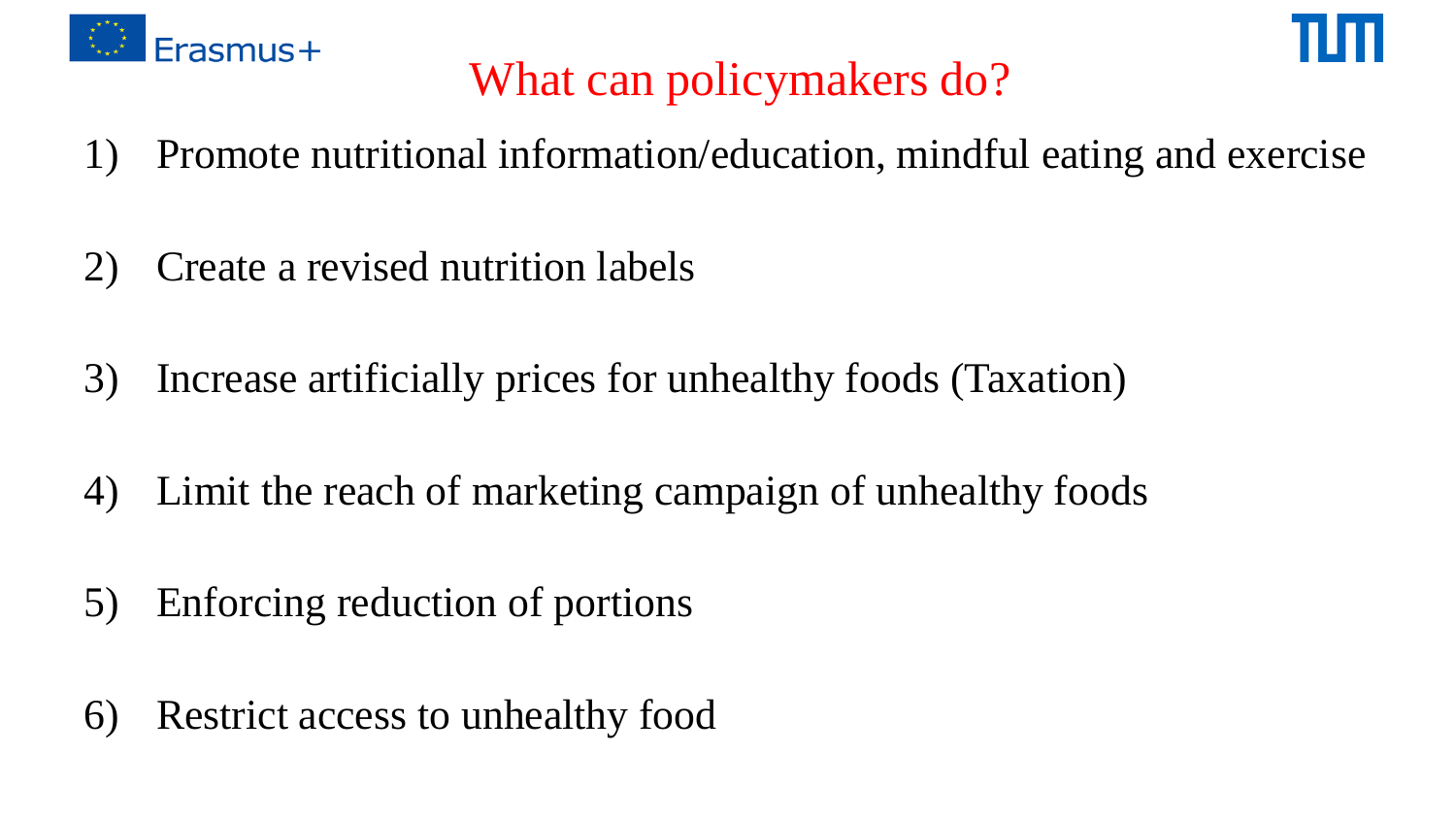



# Problems with taxing "unhealthy" food

- 1) Taxing food could appear as the attempt by a "Big Brother" to interfere with personal liberties and freedom of choice;
- 2) Additional bureaucracy is undesirable;
- 3) Taxes on food products may be regressive (low income individuals impact more than high income ones);
- 4) Decisions on what would be taxed arbitrary;
- 5) Other unintended consequences.

The same arguments could be used against "Restrict access to unhealthy food" and "Limiting the reach of marketing campaign of unhealthy foods"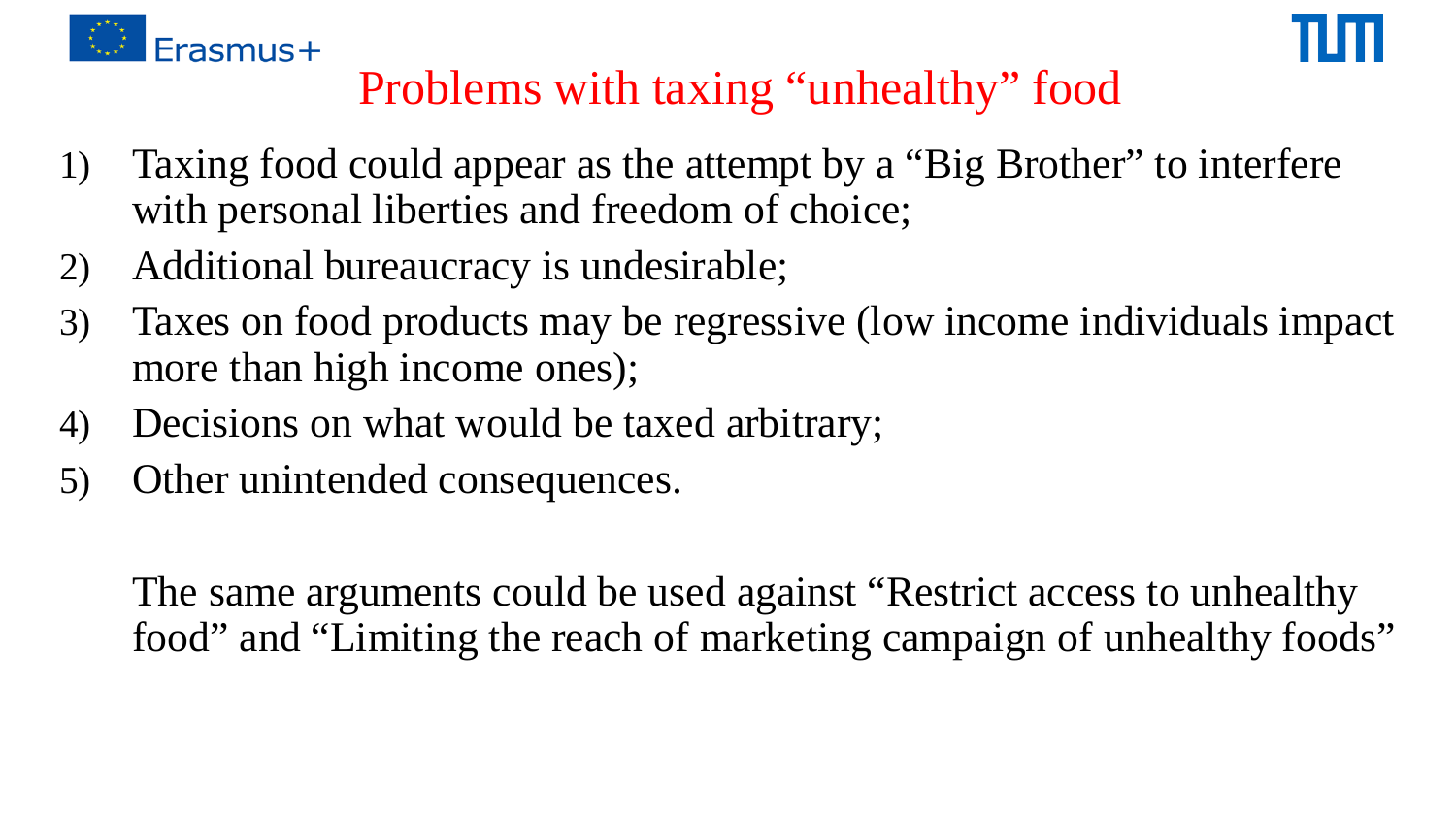



# What are EU policymakers doing?

European Commission White Paper "Strategy for Europe on nutrition, overweight and obesity related health issues" (European Communities, 2007)

Four priority areas:

- 1) consumers' information;
- 2) availability of healthy options;
- 3) encouragement of physical activity; and
- 4) priority groups and setting.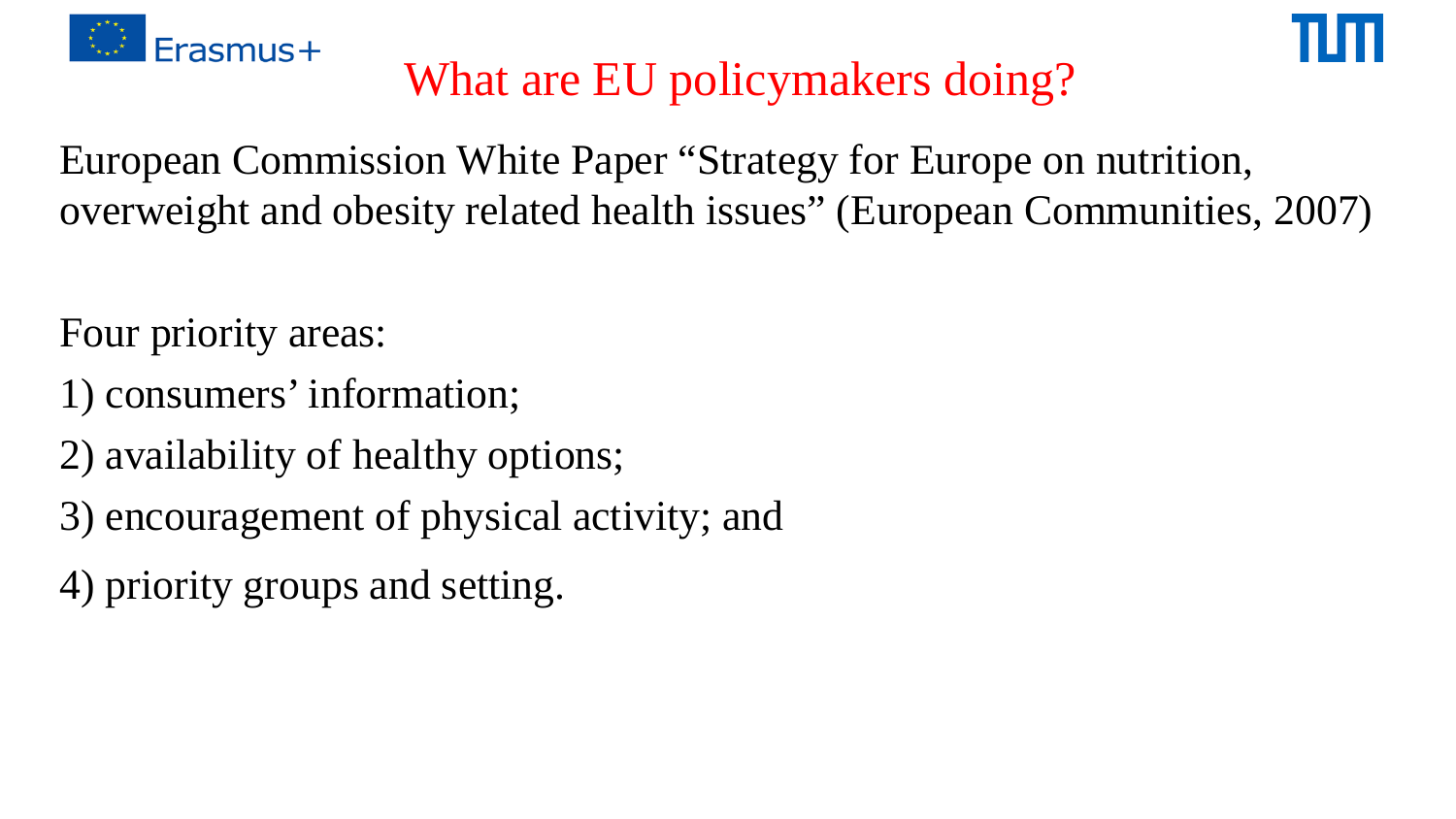

EU Platform for Action on Diet, Physical Activity and Health (henceforth the "EU Platform"), involves agents form the food industry, non-profit and consumer organizations monitoring current trends in diet and physical activity.

56% of the actions in the EU focus on information and education campaigns or on guidelines to encourage physical activity, 19% on advertising; 9% labeling; 6% reformulation, including availability of healthy food options and portion sizes. (European Communities, 2007)

Ex: "School Fruit Schemes" and "European Milk Scheme" encouraging healthy eating habits in young people providing them, respectively with fruits and vegetables and milk at school.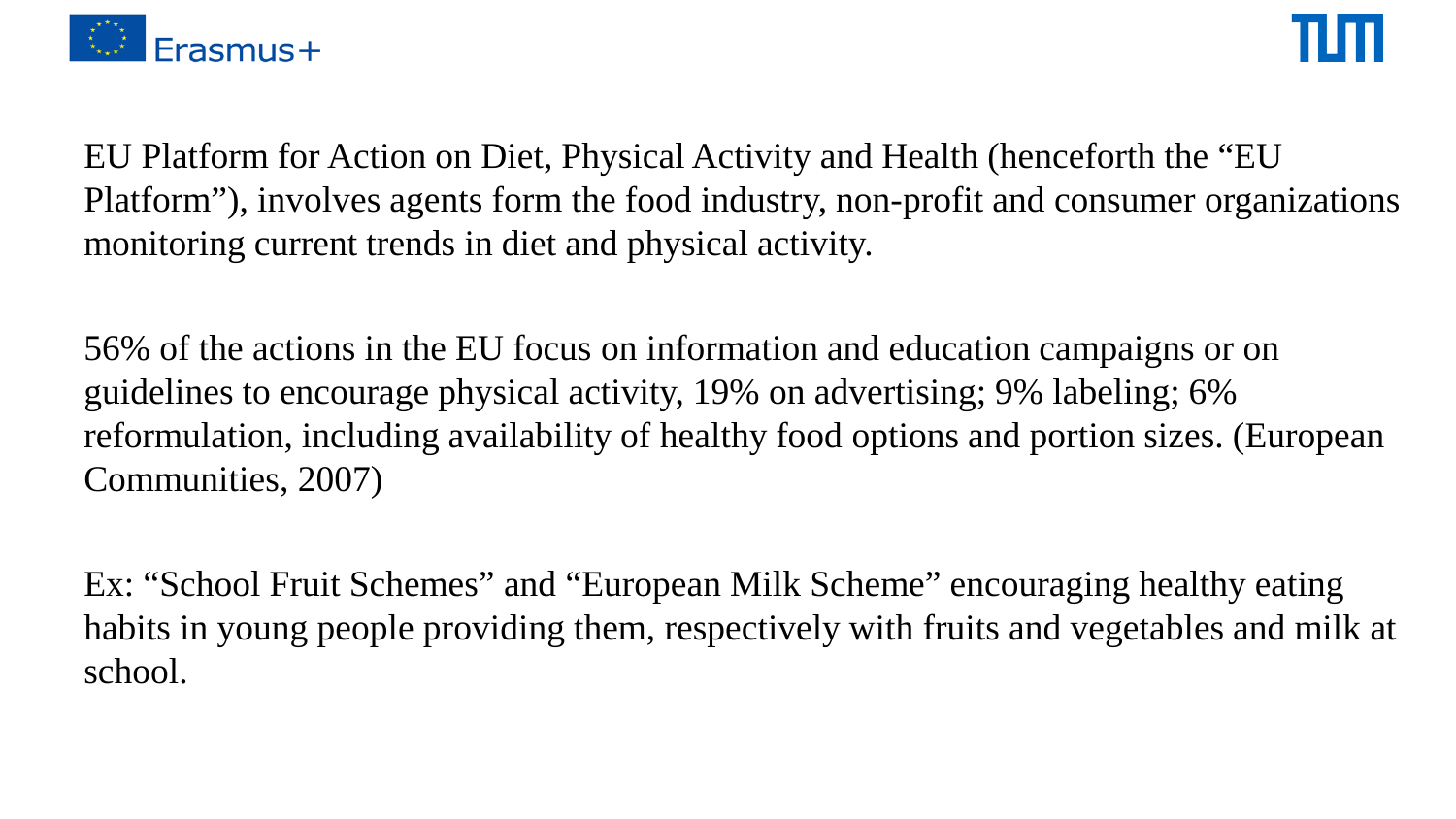



# "Unhealthy" foods taxed in the EU

*Hungary*: confectionery, chocolate, cola, juice (if < 25% fruit); Energy drinks, salty snacks

*Denmark*: butter, margarine, cooking oil, vegetable oil, cola, juices, chocolate

*Finland*: Confectionery, ice cream, soft drinks

*France*: regular cola, low calorie cola, juices (1-99%)

For details see :

ECSIP Consortium (2014) "Food Taxes and Their Impact on Competitiveness in the Agri-food Sector" prepared for the DG Enterprise and Industry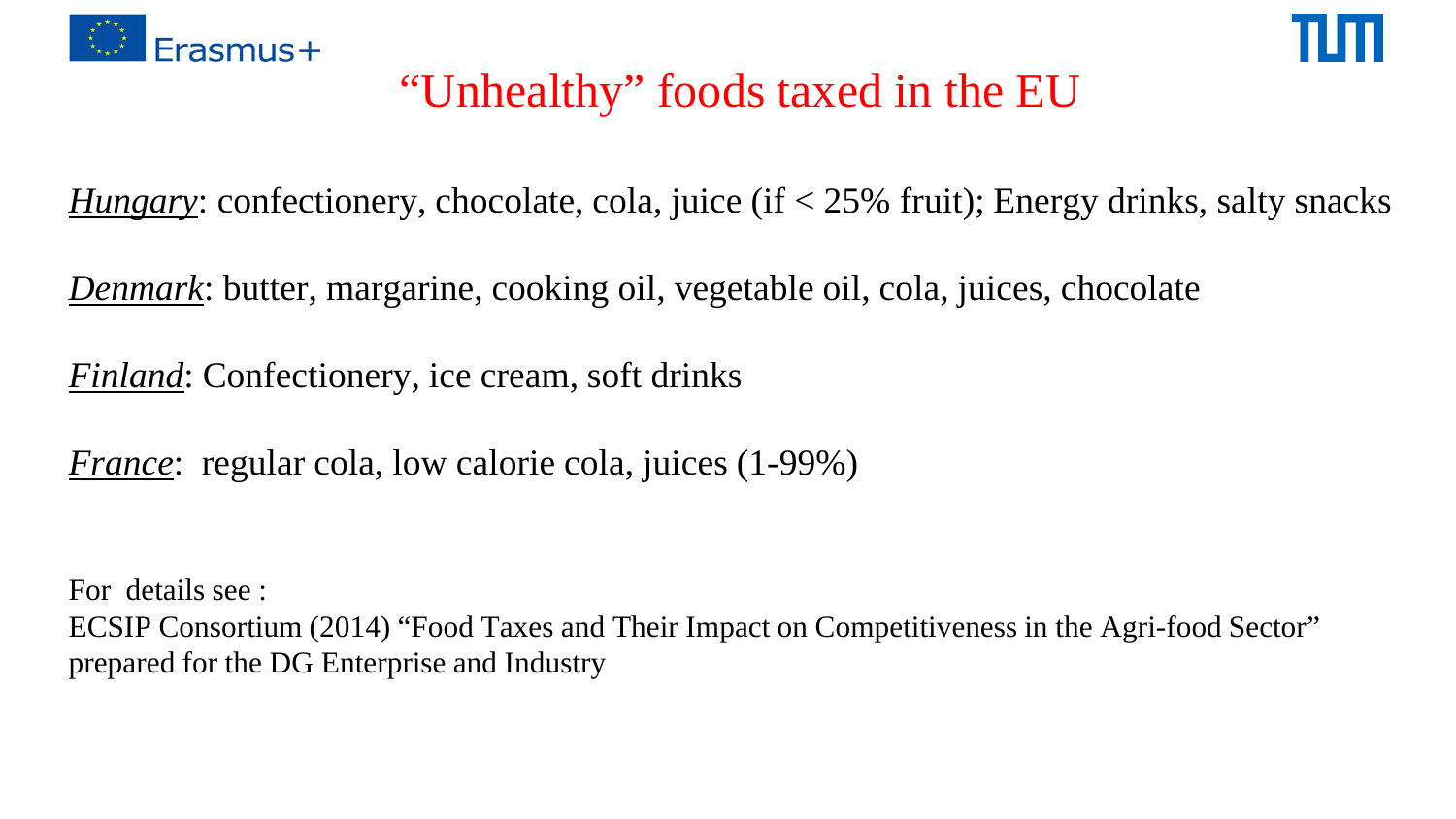



# Ex: Fat Tax in Denmark

Introduced in October 2011 – Repealed in November 2012

Structure: tax on butter, milk, cheese, pizzas, meat oil and processed food if they contained more than 2.3% of fat.

Detrimental effects:

- $\geq 10\%$  of the revenue from the tax went to cover administrative cost
- Many Danes switched to cheaper brands or went to Germany or Sweden to shop
- $\triangleright$  Very limited impact a survey found only 7% reducing consumption of "unhealthy" food
- $\triangleright$  Accounted for a sizeable portion of the inflation

Source: Institute of Economic Affairs (iea.org.uk – the proof of the pudding: Denmark's Fat tax fiasco).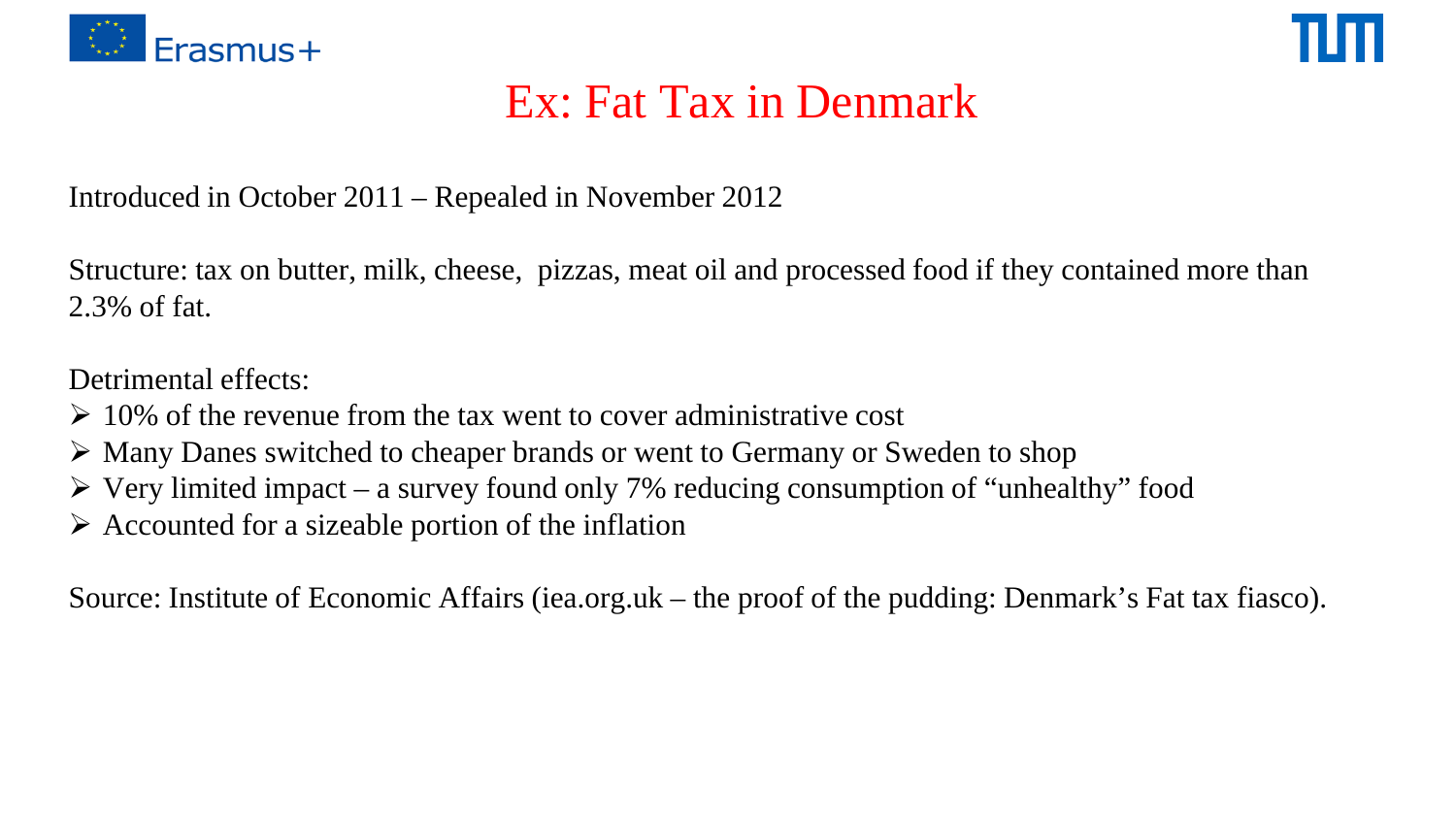

### Front of package (FOP) nutrition labels

- Many supermarket chains and food manufacturers display nutritional information on the front of pre-packed food.
- Usually give a quick guide to:
	- Calories, sugar content, fat content, saturated fat content and salt content
	- Can be "tricky" because nutrient content can be referred to a "portion".
- FoP nutrition labels may provide information about Guideline Daily Amounts (GDAs) - approximate amount of particular nutrients and calories required for a healthy diet.
- Information on the contribution a nutrient makes towards a GDA (expressed as %) can be found on the back or side of packaging.

|                    | <b>SERVES 2 - HALF PIZZA PROVIDES</b> |                     |                        |                      | Per pack provides |               |           |                  |
|--------------------|---------------------------------------|---------------------|------------------------|----------------------|-------------------|---------------|-----------|------------------|
| <b>CALS</b><br>495 | <b>SUGAR</b><br>9.0g                  | <b>FAT</b><br>18.3g | <b>SAT FAT</b><br>9.2g | <b>SALT</b><br>2.00g | 286               |               | 8g<br>Fat | 3.6 <sub>q</sub> |
| 25%                | 10%                                   | 26%                 | 46%                    | 33%                  | Calories'         | Sugar<br>2.2% | 11%       | Saturates<br>8%  |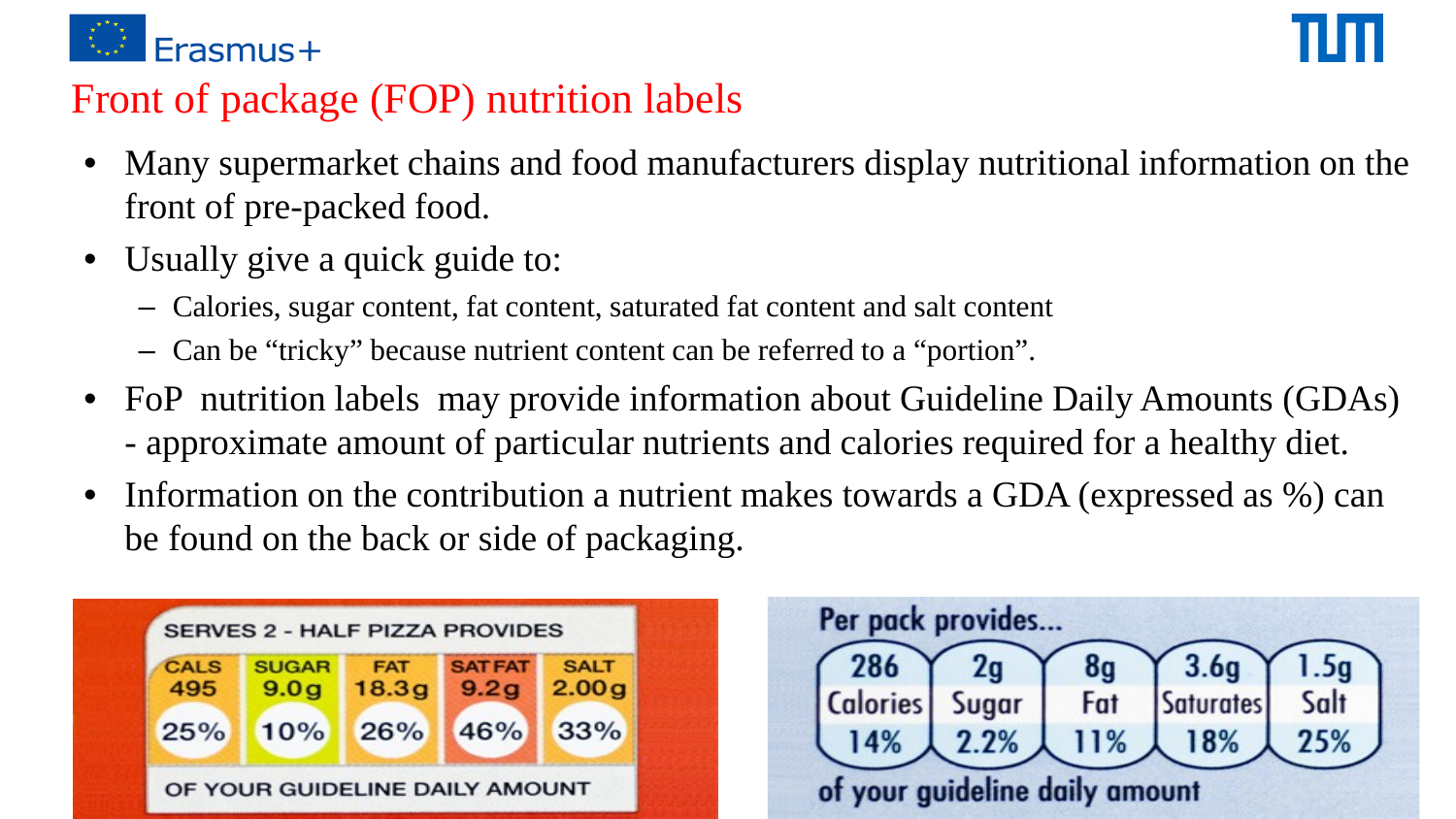

# Traffic Light Color Coding (UK)

- Some front of pack nutrition labels use red, amber and green color coding. **Traffic light**  color coding, tells consumers at a glance if the food has high, medium or low amounts of fat, saturated fat, sugars and salt.
	- red means high
	- amber means medium
	- green means low
- The more the green lights, the healthier the choice.

"*Foods that have all or mostly green lights is a healthier choice. An amber light means neither high nor low, so you can eat foods with all or mostly amber lights most of the time. But a red light means the food is high in fat, saturated fat, salt or sugars and these are the foods we should cut down on. Try to eat these foods less often and in small amounts*" <http://www.nhs.uk/Livewell/Goodfood/Pages/food-labelling.asp>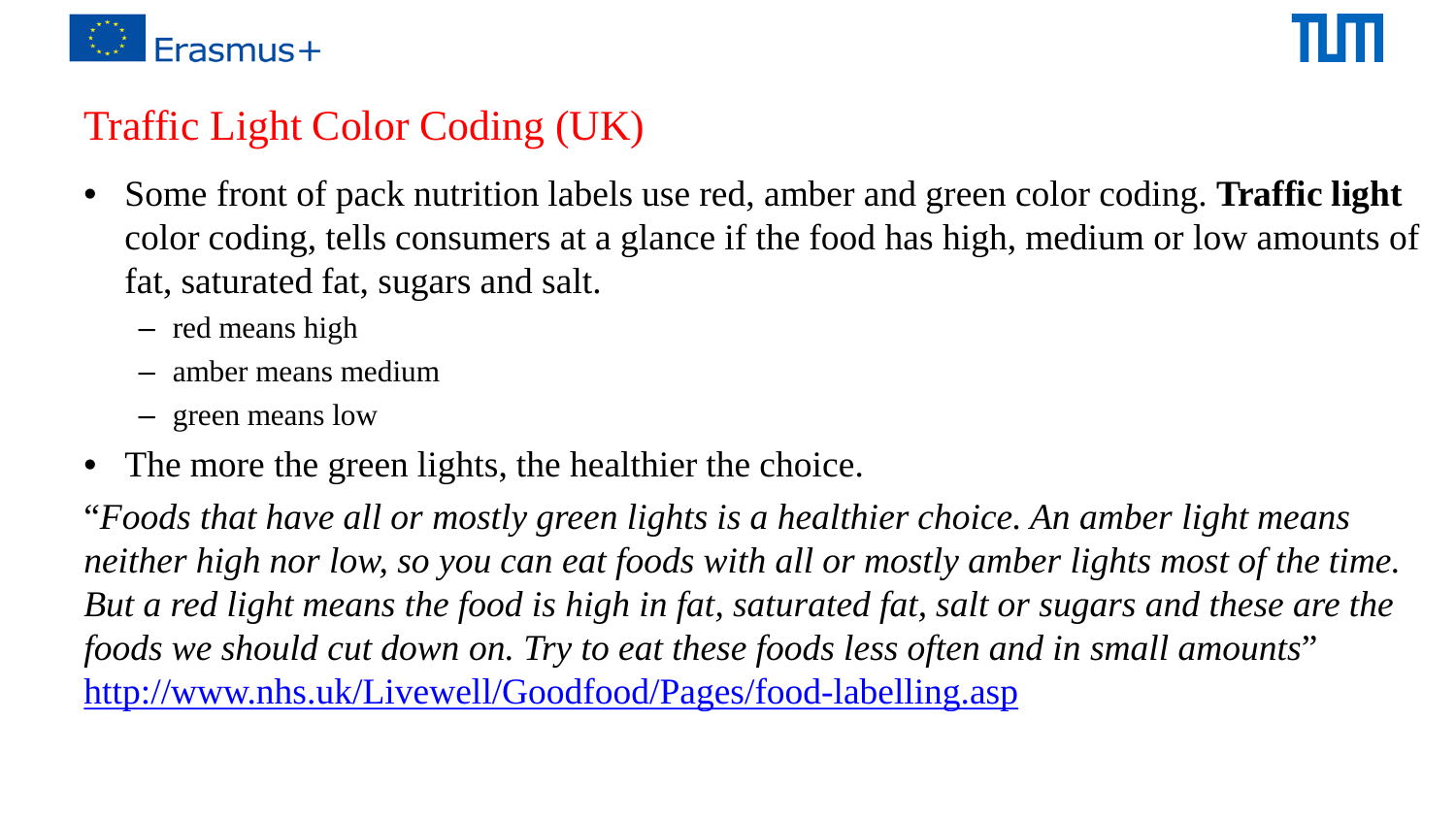

### Traffic Light Color Coding (UK)

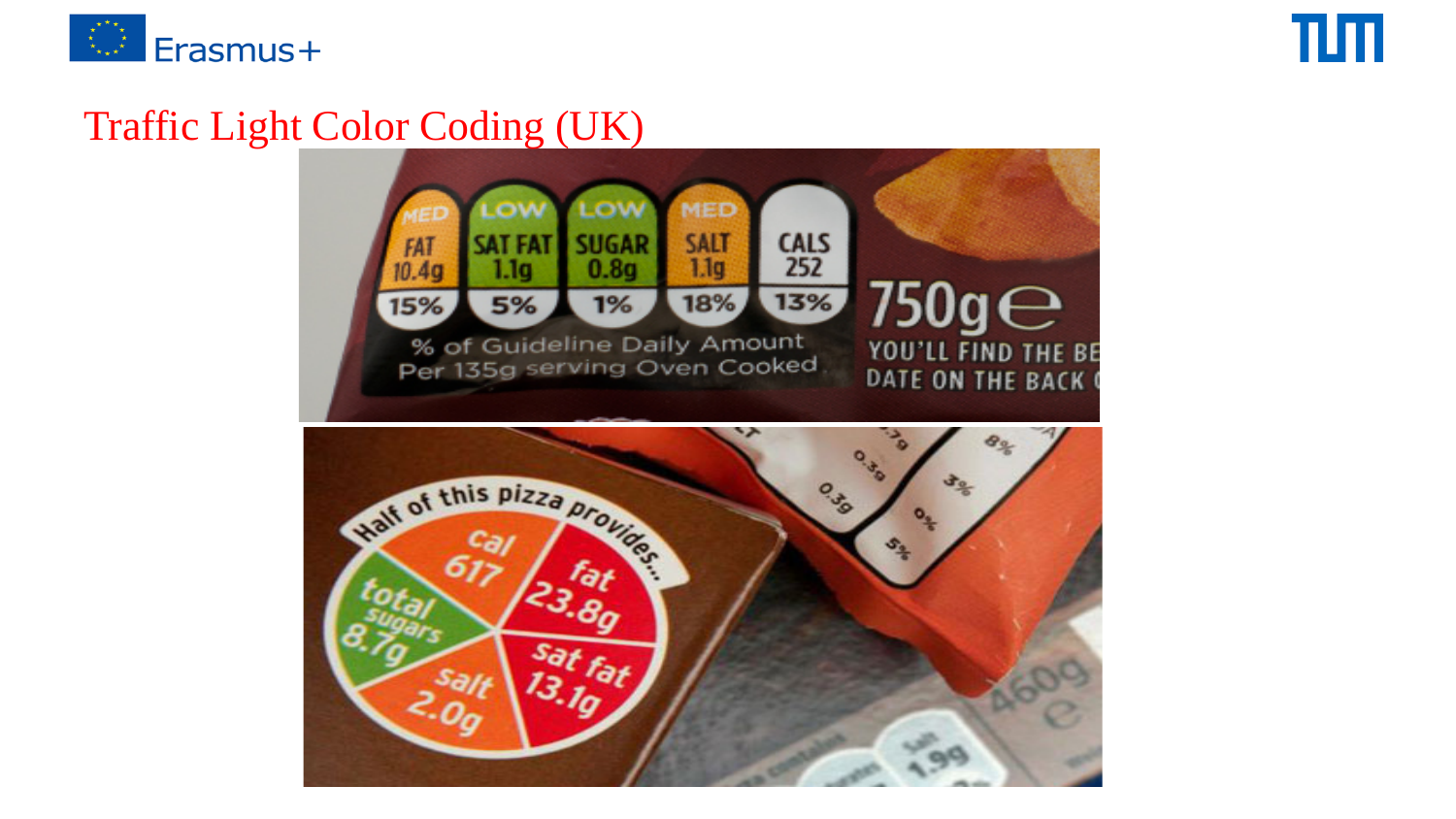



# How (and why) to make a "healthy" food product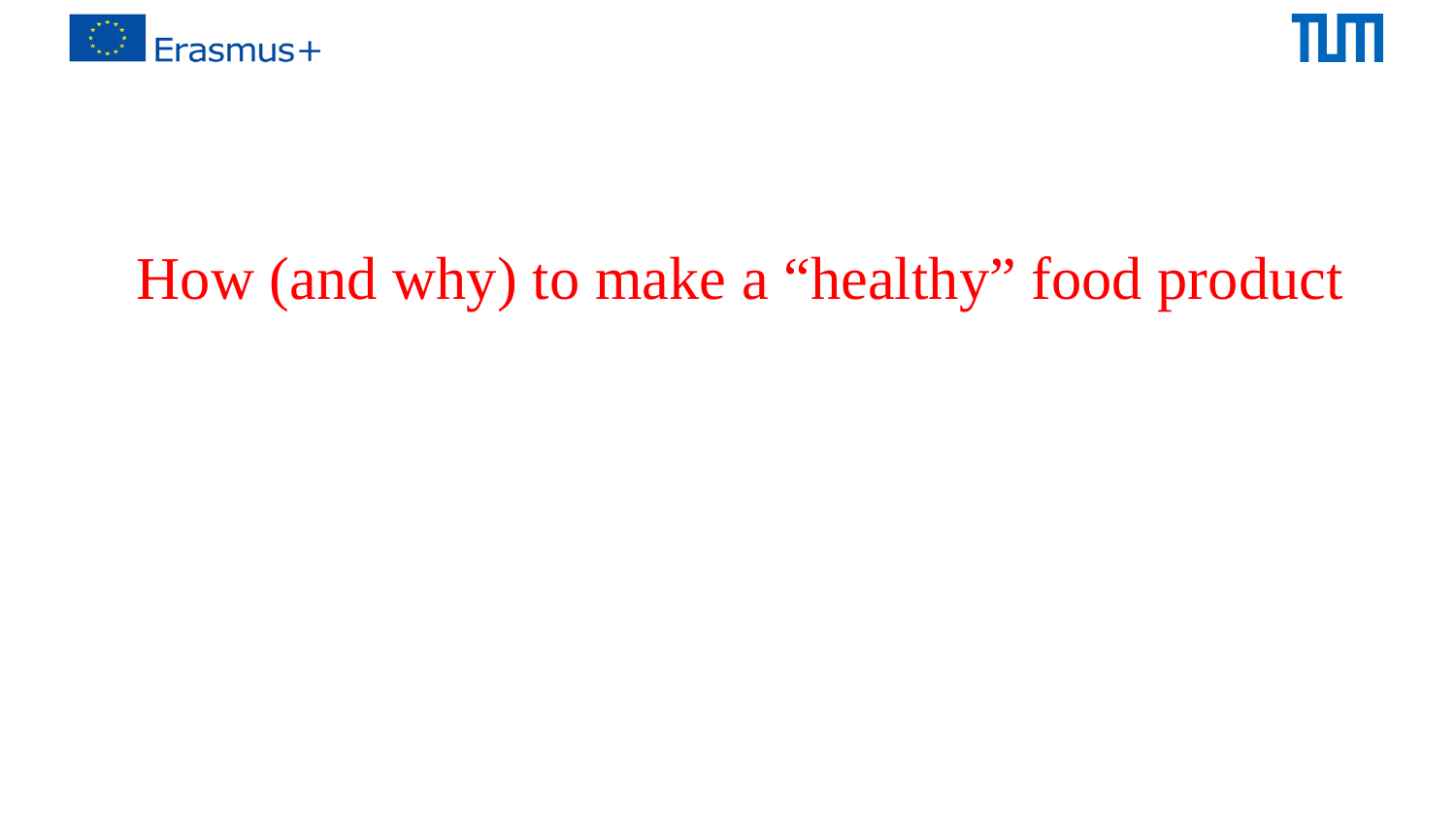

Food manufactures can capitalize on consumers' increasing interest for health, by modifying the formulation of their products either subtracting unhealthy ingredients or adding healthy ones.

"Good for You" Foods (less is more):

- Low sodium;
- Reduced / no fat;
- No sugar added / low carbs
- $-$  etc…

Added Functionality Foods (*fortified* or *enriched)*

- High fiber;
- Juices with added calcium;
- Diary products containing probiotic bacteria,
- Omega 3 enriched
- $-$  etc…

Several other products containing can have attributes which are also associated with health (Organic, Natural, Sustainable, Genuine etc…)

### **→ PROBLEM: INFORMATION OVERLOAD!!!!!**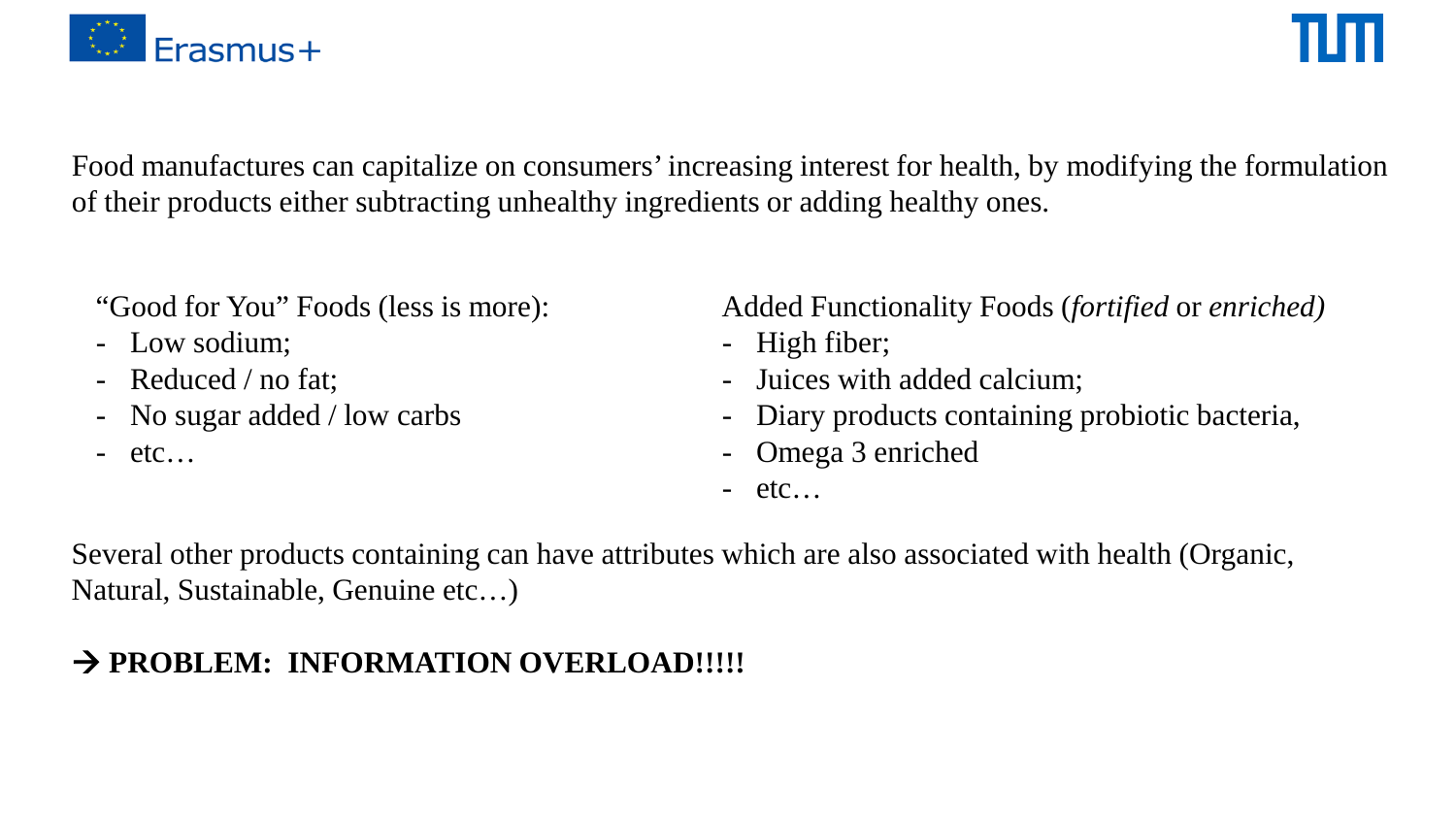



# "Nutrification" fortification vs. enrichment

*Enrichment:* restoration of the nutrient to the original level of the in the unprocessed food.

*Fortification:* nutrients are added to levels which are higher than those found in in the original, unprocessed foods.

Goiter (enlarged thyroid glands) was reduced largely in areas where water was low in iodine just by adding iodine to kitchen salt.

Since the 50's Many food products are fortified (for example milk with VITAMIN D, cereals with several other vitamins etc…).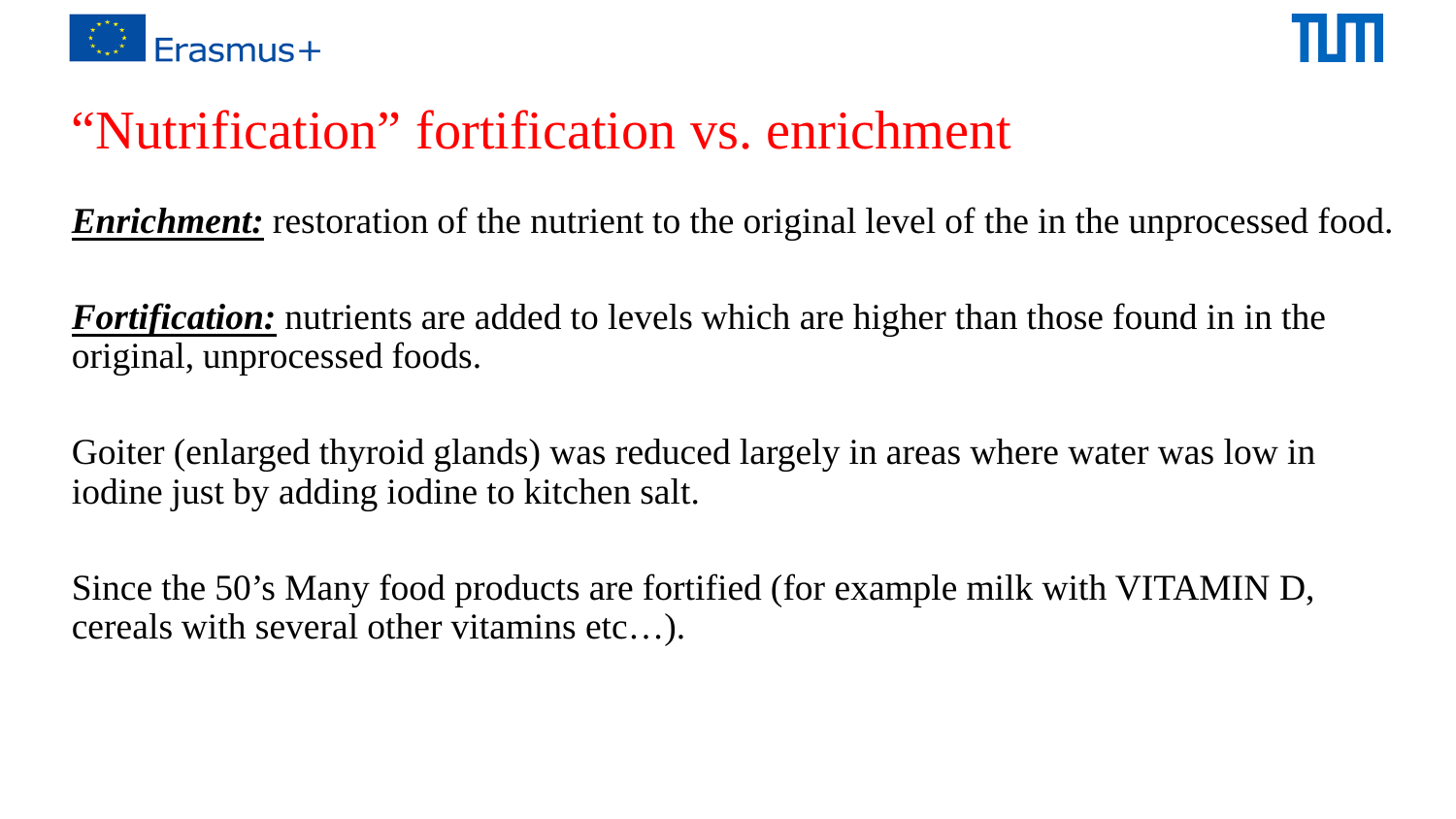

# What is a functional food?

 *American Dietetic Association*: any modified food or food ingredient that may provide a health benefit beyond the traditional nutrients it contains;

 *European Commission's Concerted Action on Functional Food Science in Europe (FuFoSE)* a food product can be considered functional if it has beneficial effects on one or more functions of the human organism thus either improving the general and physical conditions or/and decreasing the risk of the evolution of diseases.

 *International Life Sciences Institute of North America* (ILSI): foods that, by virtue of physiologically active food components, provide health benefits beyond basic nutrition.

 *Health Canada*: similar in appearance to a conventional food, consumed as part of the usual diet, with demonstrated physiological benefits, and/or to reduce the risk of chronic disease beyond basic nutritional functions.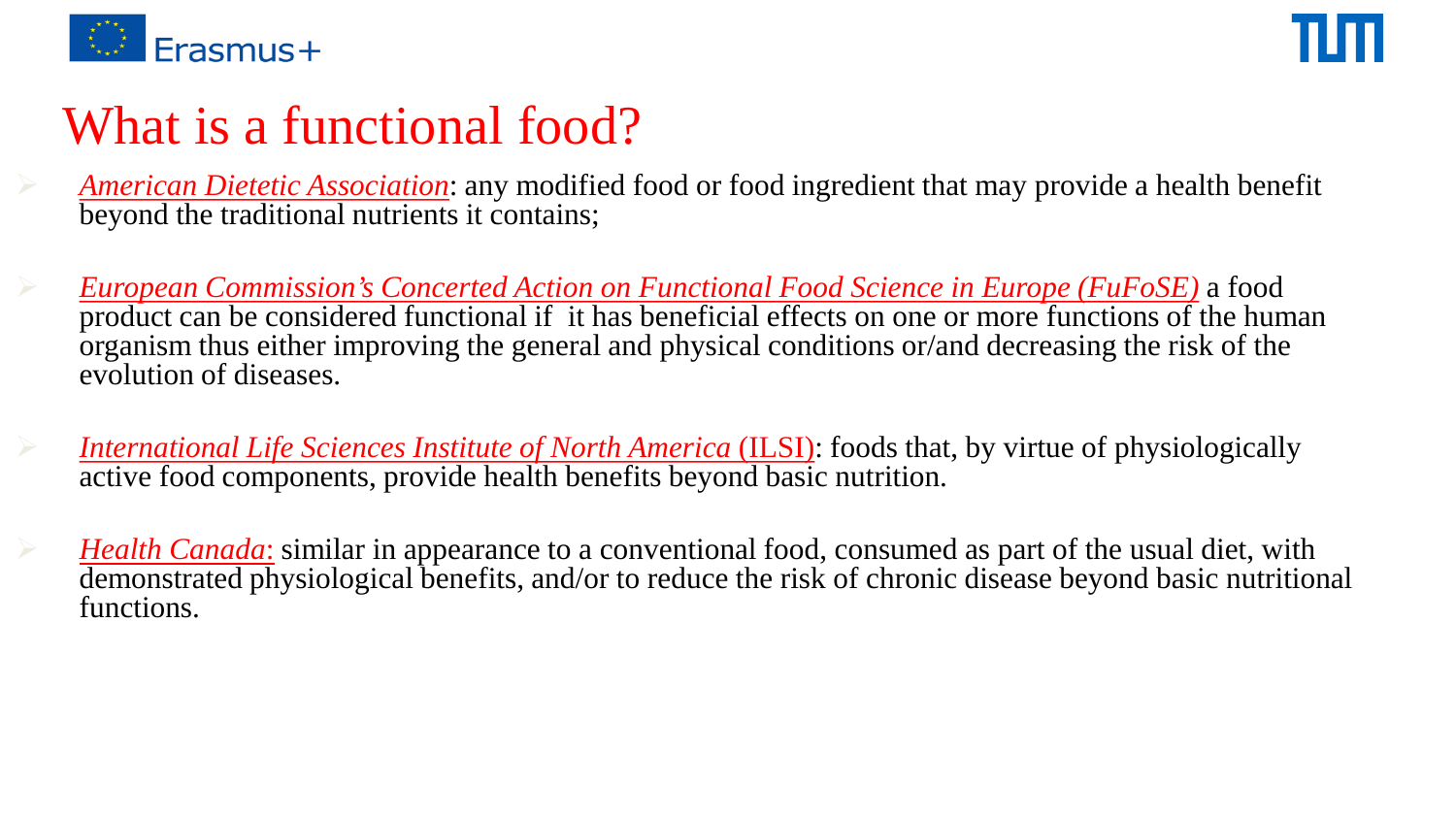

# Who is functional foods' target market?

Main question: Are functional foods for the sick or the healthy?

The marketing of functional food is talking two separate directions:

- 1) Targeting people who have a particular medical condition;
- 2) Promoting the enhancement of health conditions of already healthy individuals.

2 Recent products developed by Dannon:

- Densia/Danaos 400mg of Ca (twice the dose of other yogurts) and 5mg of vitamin D (25% of the recommended daily intake: helps the absorption of calcium in the body).
- Essensis, a functional drink with ProNutris: Borage Oil (Omega-6); Green Tea (antioxidants) and vitamin E.
	- **Q:** Who are the target markets of these products? Only one product was successful, which one?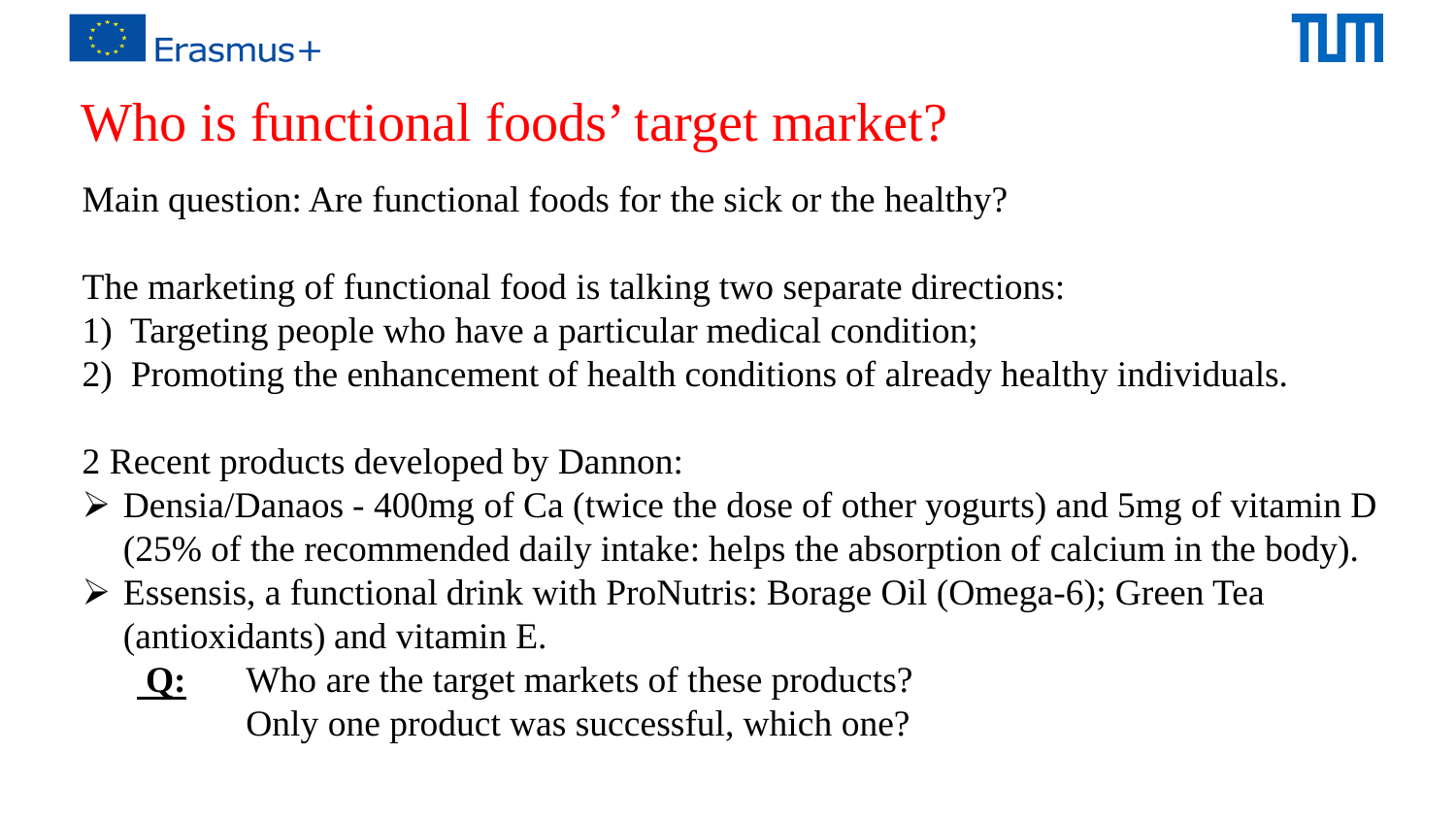

# Are functional foods a "risky business"?

Not all product categories "believable" carriers of functional attributes.

- $\triangleright$  Consumers pay more attention to health-claims for product categories already perceived as healthy;
- $\triangleright$  Dairy, yogurt, cereals, bread and juice more likely to be seen as credible carriers of functional components.

### Marketing efforts must be effective:

- $\triangleright$  An ineffective marketing campaign / positioning strategy may result in price as the main determinant of consumers' switching between functional and conventional products;
- $\triangleright$  The premium price for functional foods is a major hurdle for acceptance and buying intention.

### Costs of developing functional products may be prohibitive:

- $\triangleright$  Unilever invested more that 50 million US \$ to develop Nestlé Lc1 and the cholesterol-lowering margarine Becel (the estimated cost of developing a new food product is circa \$ 2 million).
- $\triangleright$  Small successful companies may be predated by larger ones.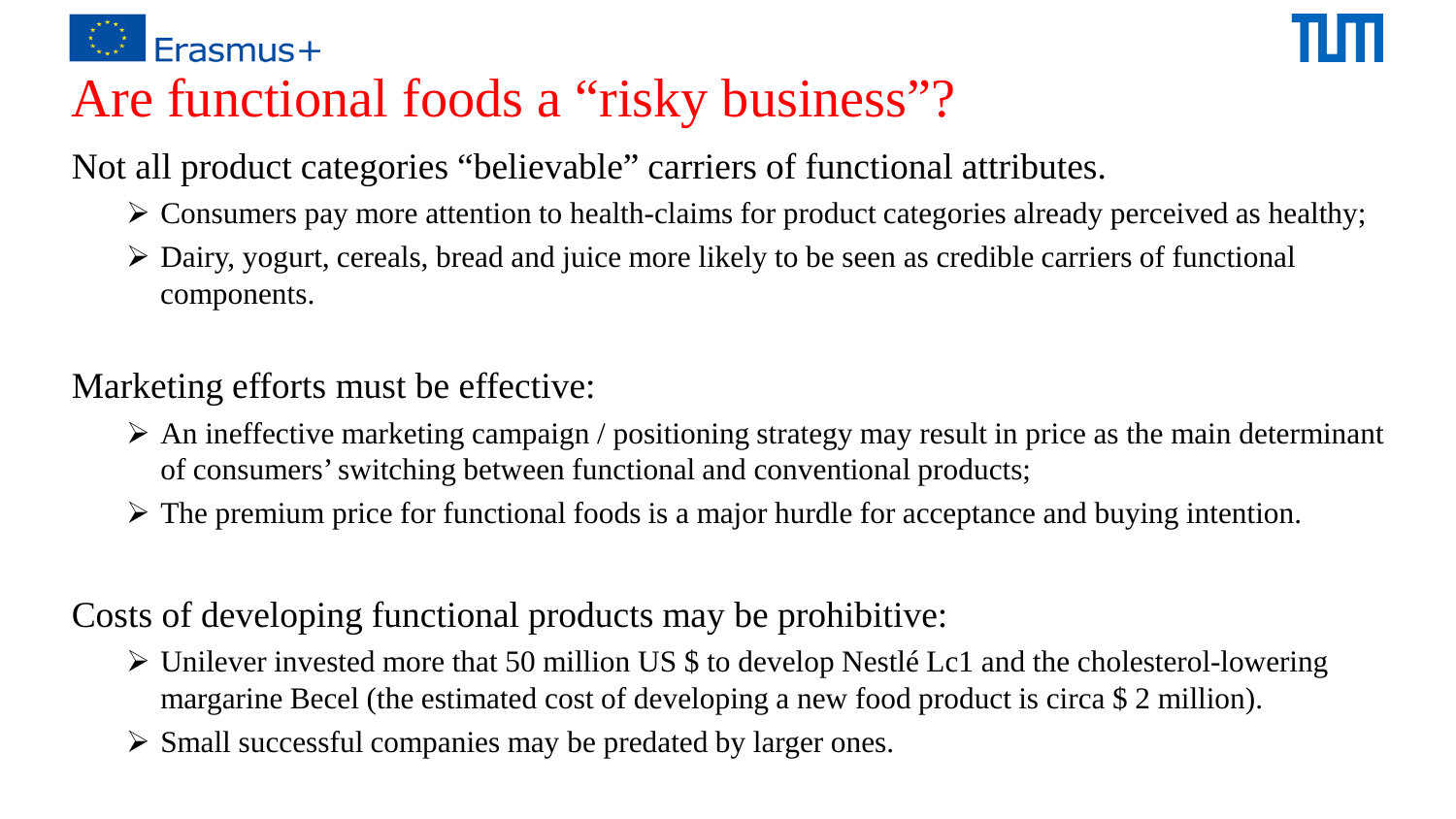



# EU's Nutrition and Health Claims Regulation

Regulation (EC) No 1924/2006 - Nutrition and Health Claims Regulation – NHCR

*"… ensure that any claim made on foods' labelling, presentation or marketing in the European Union is clear, accurate and based on evidence accepted by the whole scientific community. Consequently foods bearing claims that could mislead consumers will be eliminated from the market."*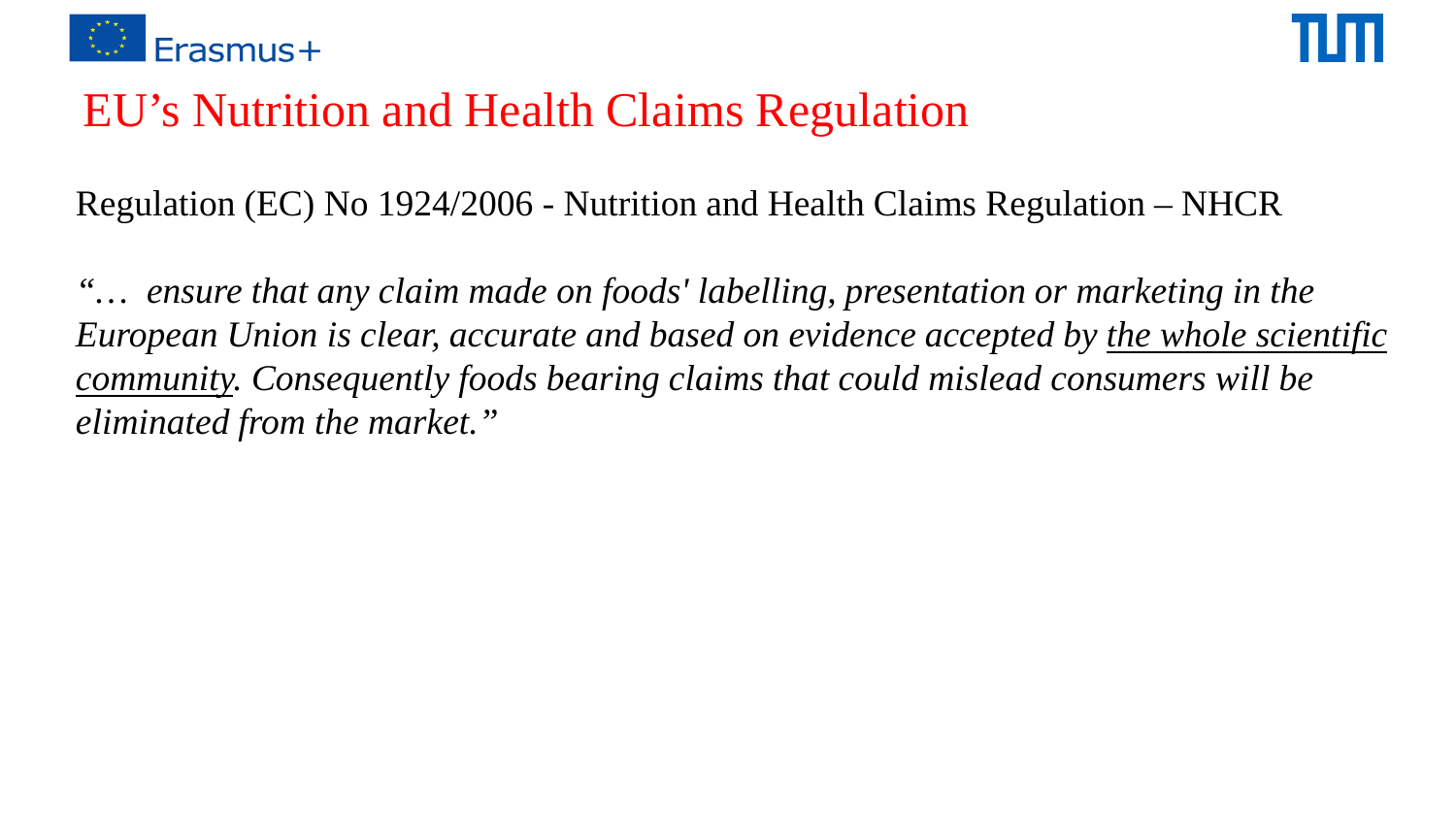



Two different categories of Health claims

Article 13.1 Claims: "General function" claims, refer to the role of a nutrient or substance in growth, development and body functions; psychological and behavioral functions; slimming and weight control, satiety or reduction of available energy from the diet.

Article 14 Claims: "Reduction disease risk" claims, state, suggest, or imply, that the consumption of a food category, a food, or one of its constituents, significantly reduces a risk factor in the development of a human disease.

**Q:** are these products vertically or horizontally differentiated?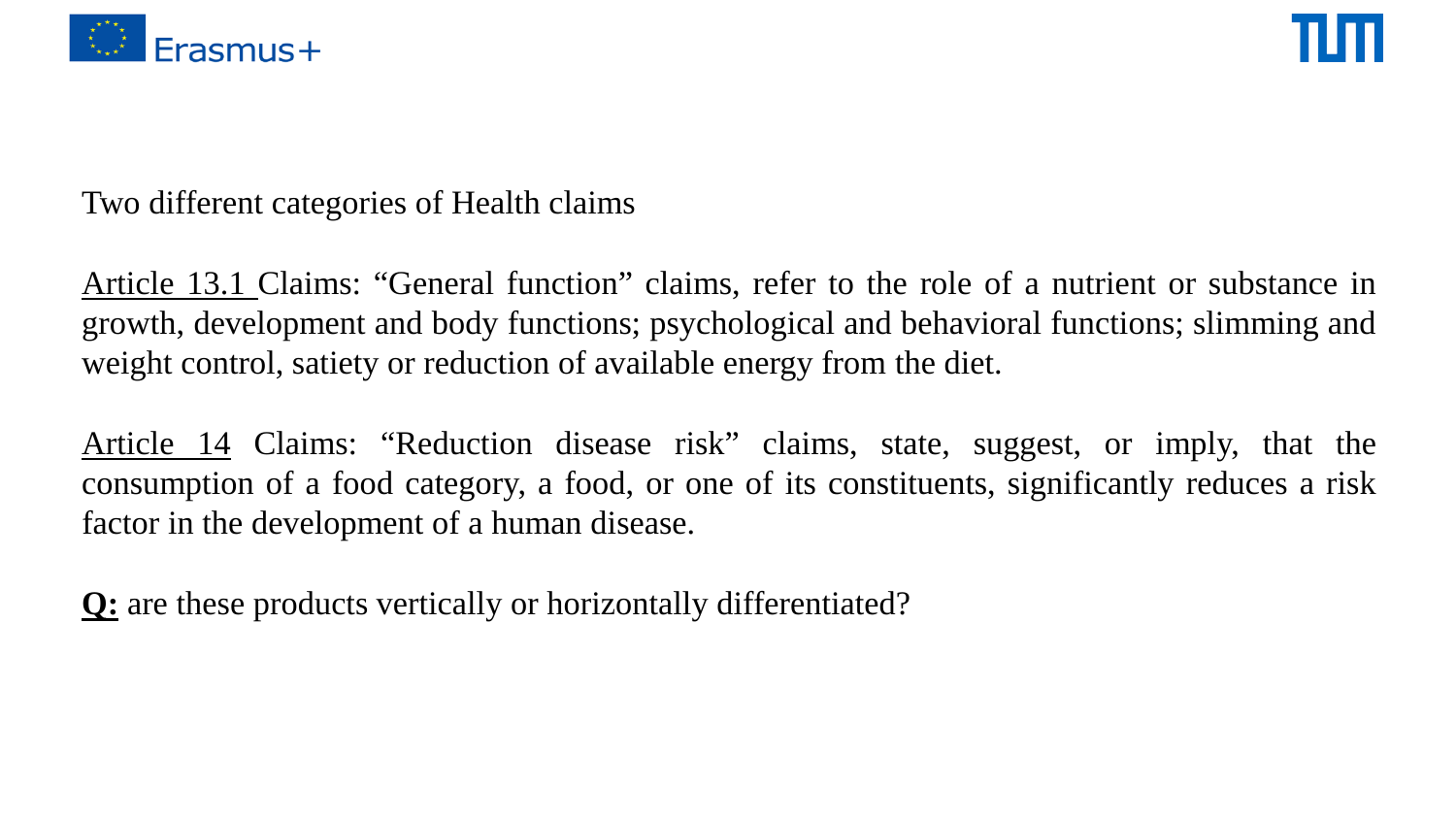

"General function" claims are based upon existing knowledge or links between food and health and could be used by any manufacturers (benefits should be "easier" to prove)

Article 14 claims require:

- 1. Characterization of the active ingredients/principles;
- 2. Relevance of the sustained claimed effect;
- 3. Scientific evidence provided by efficacy studies.

From a Consolidated list of 4,637 "general function" claims, 222 approved claims were published in Regulation 432/2012; acceptance rate of Article 14 equally low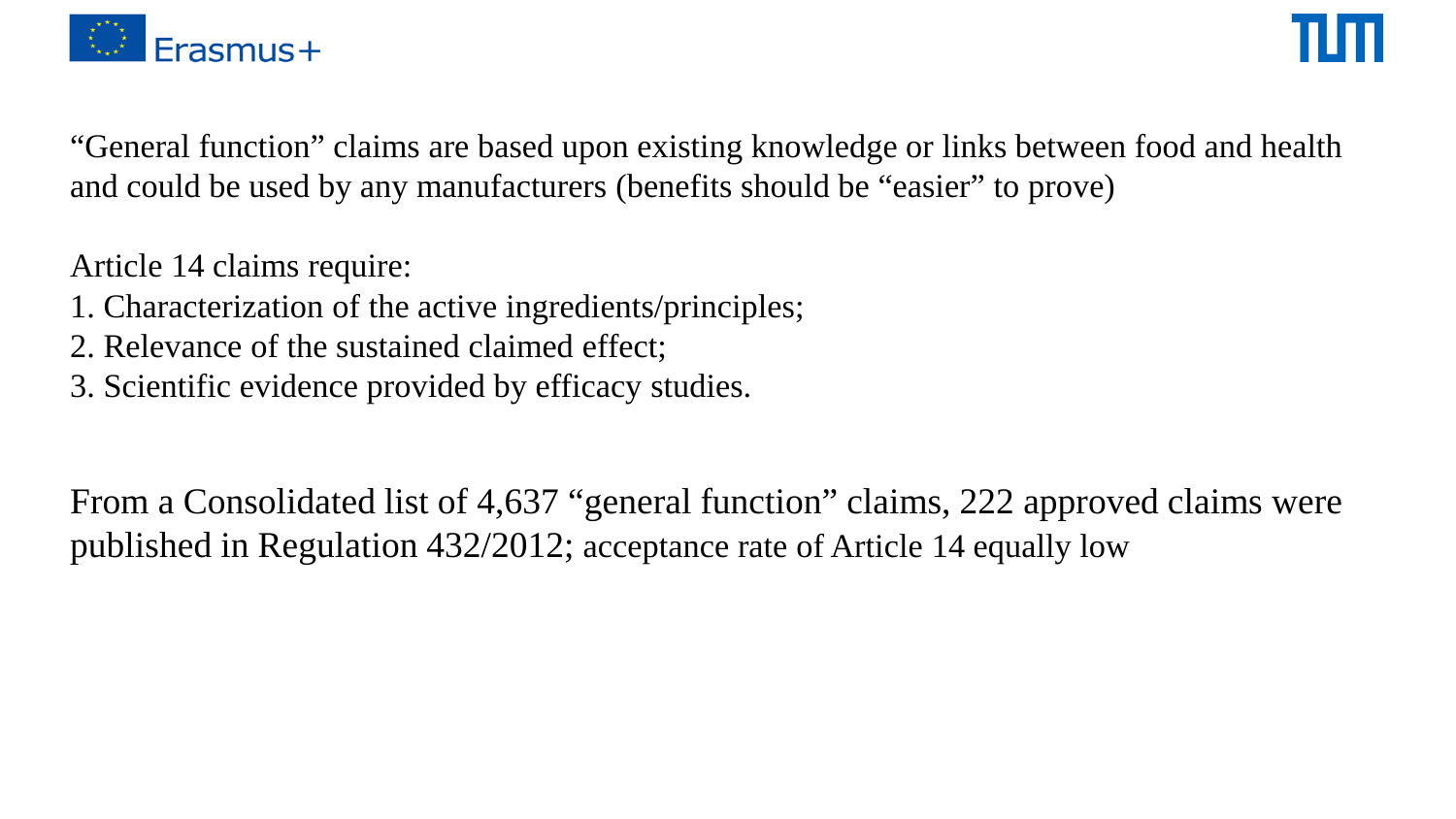

# NHCR Implementation

Manufacturers must submit protocols to substantiate health claims on their products.

Protocols are reviewed by the panel on Dietetic Products, Nutrition and Allergies (NDA) of the European Food Safety Authority (EFSA).

Rejected claims can no longer be displayed on the product.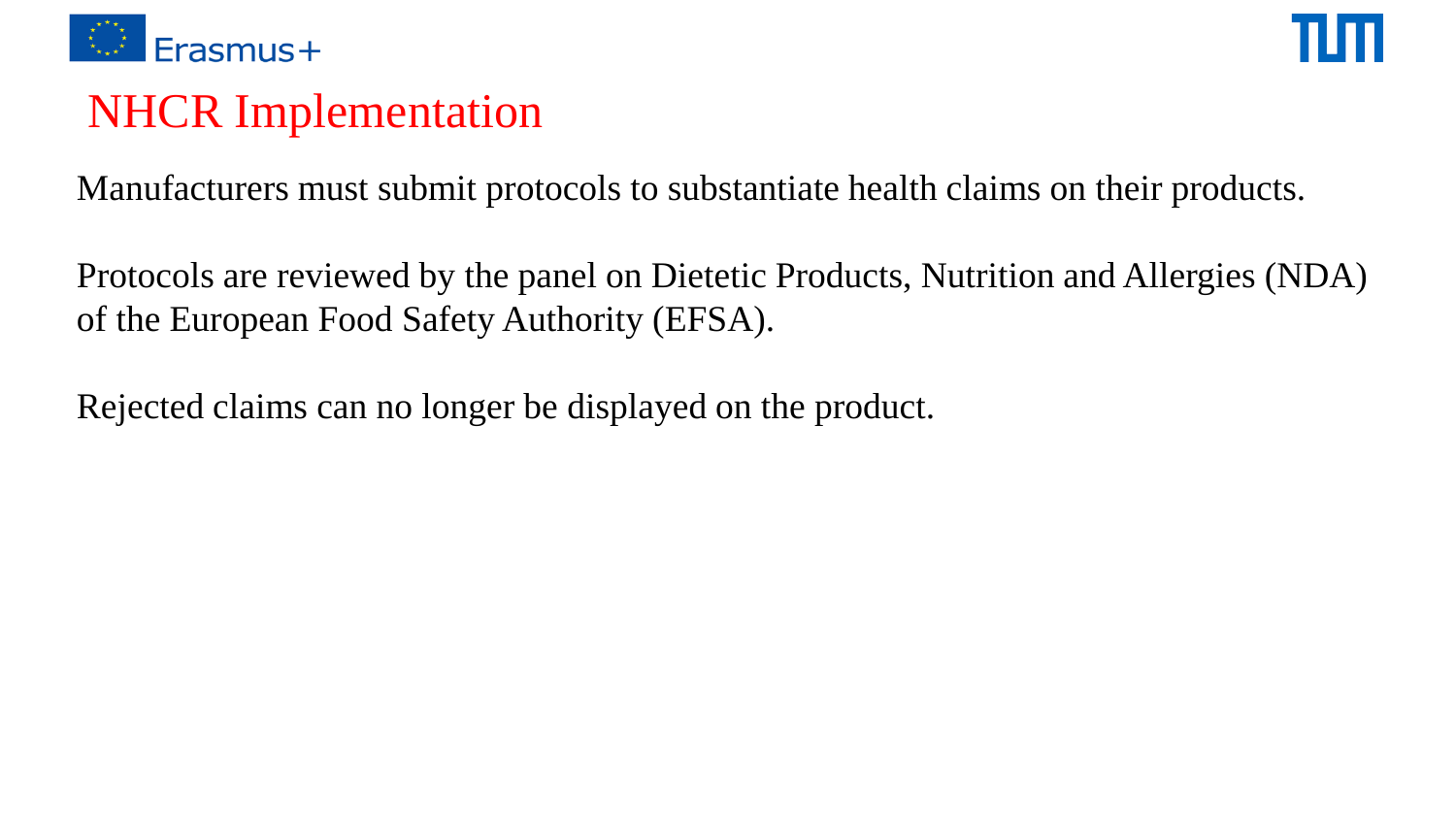

# NHCR stringency

EFSA's main concern: minimizing the risk of making Type-I error, i.e. authorizing untruthful claims  $\rightarrow$  higher probability of making Type-II errors, i.e. rejecting a true / correct claim (Hartmann, et al 2008).

100% rejection rate on "general function" claims based on probiotics: many shelved for "insufficient characterization."

Opinion leaders and industry pundits: the NHCR may turn the European food industry into an "*innovation wasteland*" (Starling 2009).

The European federation of Health Product Manufacturers associations (EHPM) called for a reappraisal of the "*unduly restrictive*" EFSA process (Stodell 2011).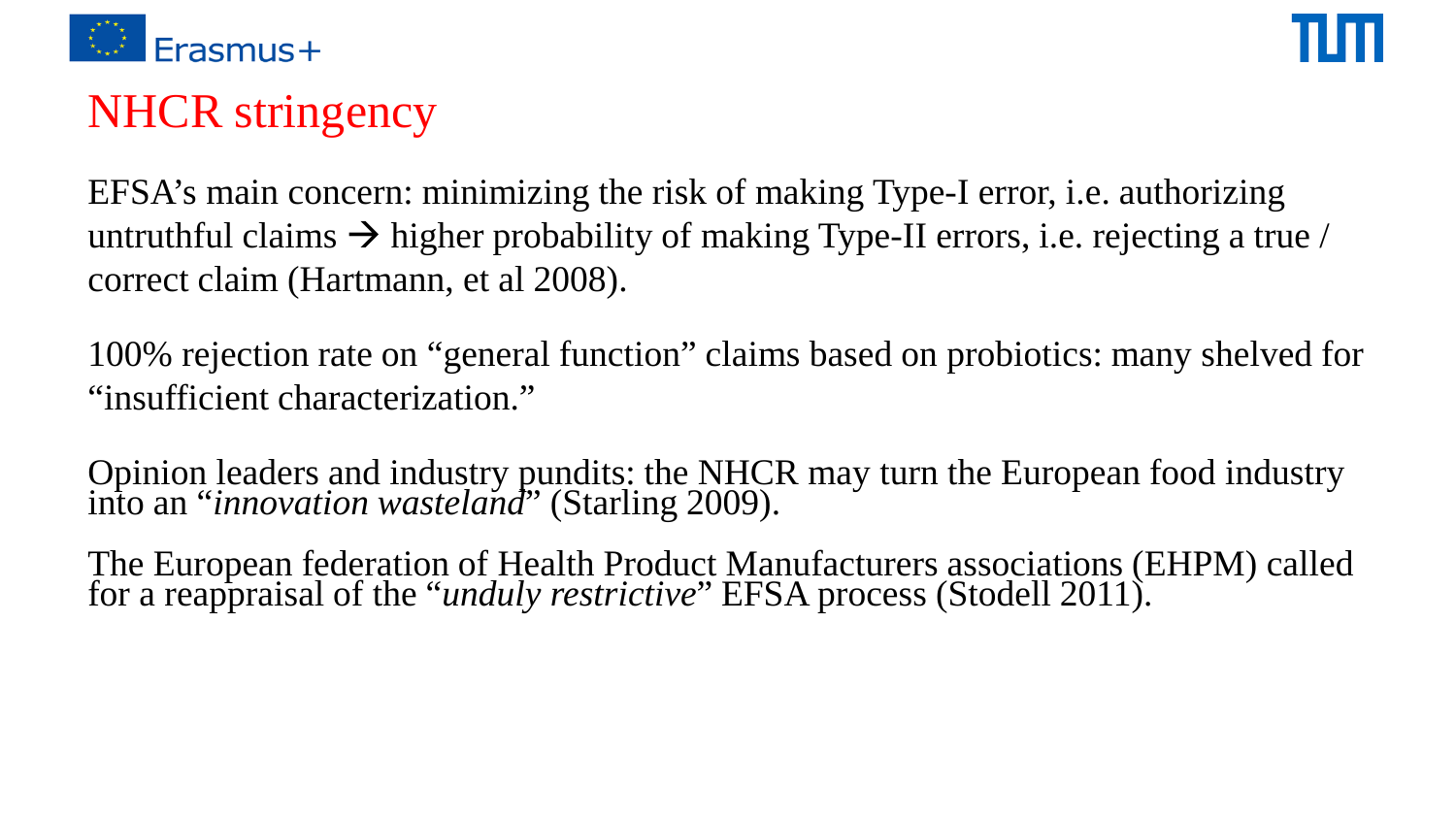

# NHCR stringency

EFSA expert panel often dismissing results published in peer-reviewed journals  $\rightarrow$ academic controversy.

Brookes (2010) survey of EU food supplement manufacturers:

- Sector specific losses in profits, employment and income generation;
- Higher consolidation may hurt smaller companies;
- Consumers' losses may occur due to decreased choice and lower competition.

Danone health claims for Activia and Actimel withdrawn in 2010; claims re-submitted after consulting EFSA for guidance rejected (again).

First a "Zero Claims" period selling products without health claims; then, reformulations followed linking health to vitamins, minerals or other compounds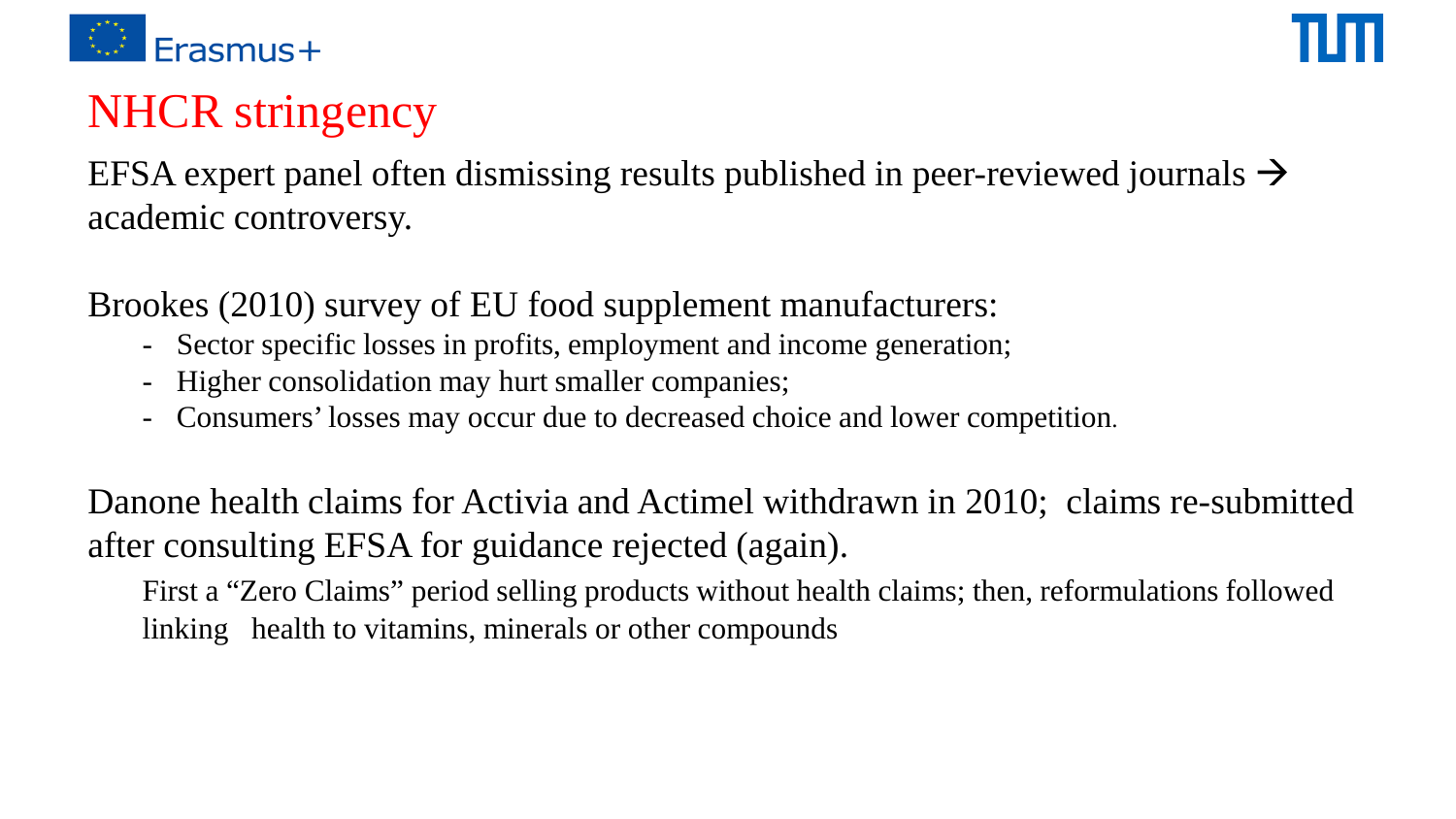

# What is the outcome?

### Product reformulation, exit, rebranding;

- Danone health claims for Activia and Actimel withdrawn in 2010; claims resubmitted after consulting EFSA for guidance rejected (again).
	- First a "Zero Claims" period selling products without health claims; then, reformulations followed linking health to vitamins, minerals or other compounds
- Industry reports (Euronomitor International, 2014) most functional brands lost shares post NHCR;
	- In 2010-2013 changes in value shares between -5% (Danone Activia) and -20% (Nestle's LC1);
	- Recent reports indicate a yearly 8% decline in the EU probiotic market

### Are consumers better off?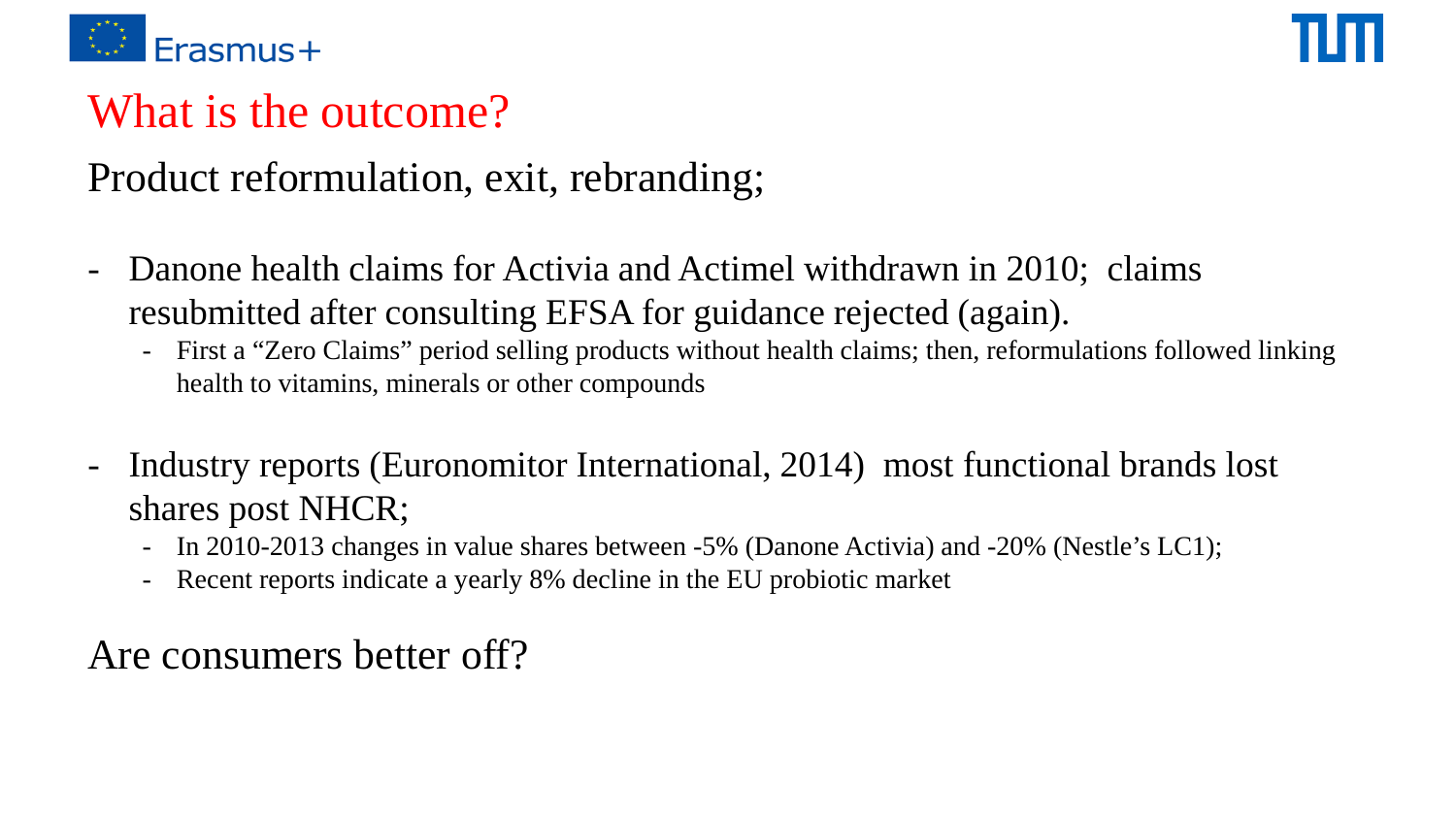

### What does the probiotic industry say?

http://www.nutraingredients.com/Ingredients/Probiotics-and-prebiotics/6-years-of-hurt-Probioticheavyweights-debate-the-EU-s-health-claimblockade/?utm\_source=newsletter\_product&utm\_medium=email&utm\_campaign=02-Mar-2015&c=j3RinefNeW7YAyzp6nd%2FUw%3D%3D